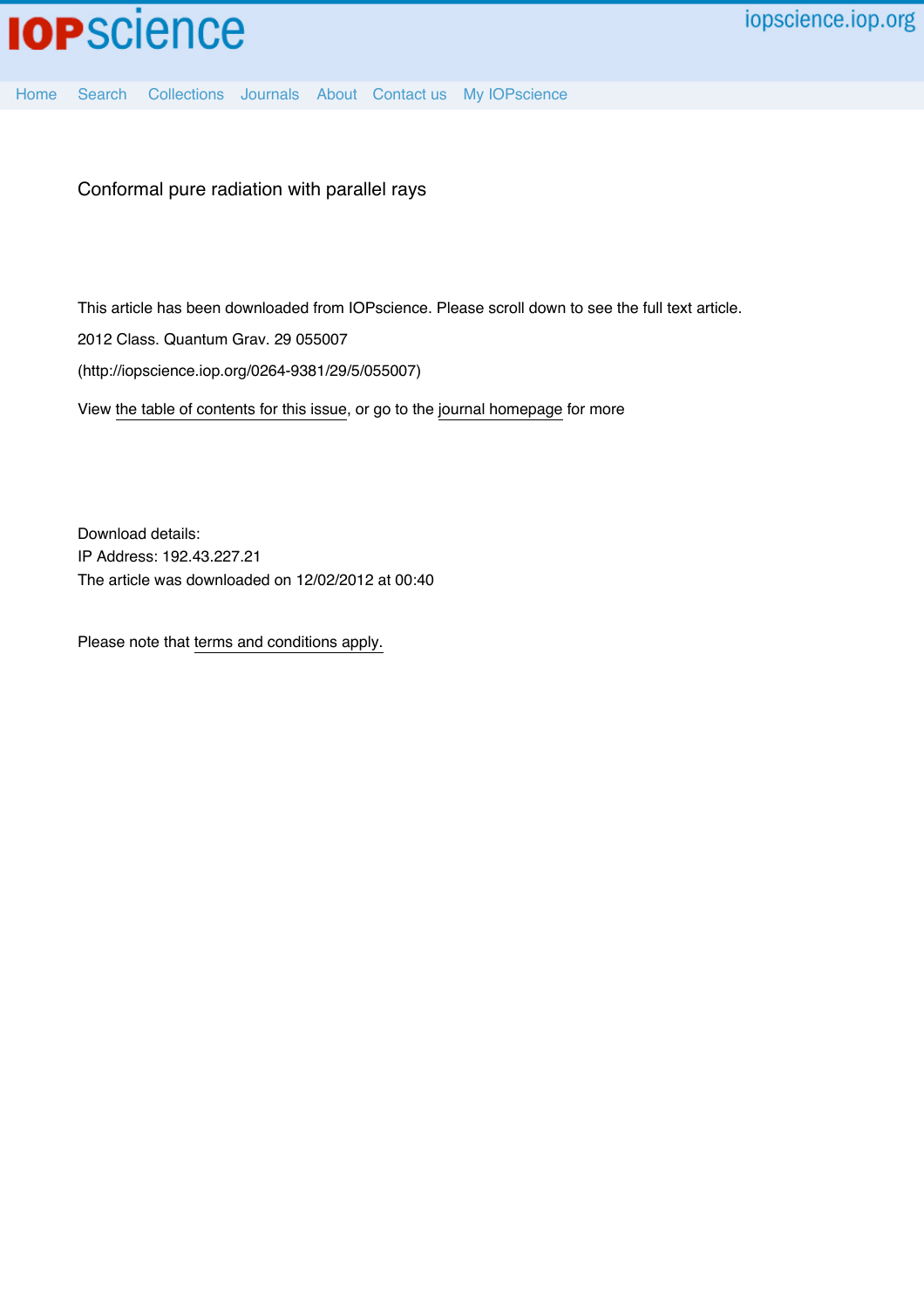Class. Quantum Grav. **29** (2012) 055007 (15pp) [doi:10.1088/0264-9381/29/5/055007](http://dx.doi.org/10.1088/0264-9381/29/5/055007)

# <span id="page-1-2"></span><span id="page-1-1"></span>**Conformal pure radiation with parallel rays**

**Thomas Leistner**[1](#page-1-1) **and Paweł Nurowski**[2](#page-1-2)

<sup>1</sup> School of Mathematical Sciences, University of Adelaide, SA 5005, Australia

 $^2$ Wydział Fizyki, Instytut Fizyki Teoretycznej, Uniwersytet Warszawski, ul. Hoża 69, 00-681 Warszawa, Poland

E-mail: [thomas.leistner@adelaide.edu.au](mailto:thomas.leistner@adelaide.edu.au) and [nurowski@fuw.edu.pl](mailto:nurowski@fuw.edu.pl)

Received 17 October 2011, in final form 26 December 2011 Published 10 February 2012 Online at [stacks.iop.org/CQG/29/055007](http://stacks.iop.org/CQG/29/055007)

# **Abstract**

We define pure radiation metrics with parallel rays to be *n*-dimensional pseudo-Riemannian metrics that admit a parallel null line bundle *K* and whose Ricci tensor vanishes on vectors that are orthogonal to *K*. We give necessary conditions in terms of the Weyl, Cotton and Bach tensors for a pseudo-Riemannian metric to be conformal to a pure radiation metric with parallel rays. Then, we derive conditions in terms of the tractor calculus that are equivalent to the existence of a pure radiation metric with parallel rays in a conformal class. We also give analogous results for *n*-dimensional pseudo-Riemannian pp-waves.

PACS numbers: 02.40.Ky, 04.20.−q, 04.20.Jb

# <span id="page-1-0"></span>**1. Introduction**

In general relativity, i.e. on a four-dimensional Lorentzian manifold identified as spacetime, an energy–momentum tensor  $T_{ab}$  satisfying the conditions

$$
T_{ab} = \phi^2 K_a K_b \quad \text{with a null vector } K_a K^a \tag{1}
$$

is called an energy–momentum tensor of *pure radiation* or of *null dust* (see [\[15\]](#page-15-0) for an overview). Ignoring the sign in  $(1)$ , this is equivalent to the existence of a null vector  $K^a$  such that

$$
T_{ab}X^a = 0 \quad \text{for all } X^a \text{ with } K_a X^a = 0.
$$

In the case of a zero cosmological constant, this equation, via the Einstein field equations

$$
R_{ab} - \frac{1}{2} R g_{ab} = T_{ab}
$$

becomes

$$
R_{ab}X^a = 0 \quad \text{for all } X^a \text{ with } K_a X^a = 0. \tag{2}
$$

Here by  $R_{ab}$  we denote the Ricci tensor of the metric.

0264-9381/12/055007+15\$33.00 © 2012 IOP Publishing Ltd Printed in the UK & the USA 1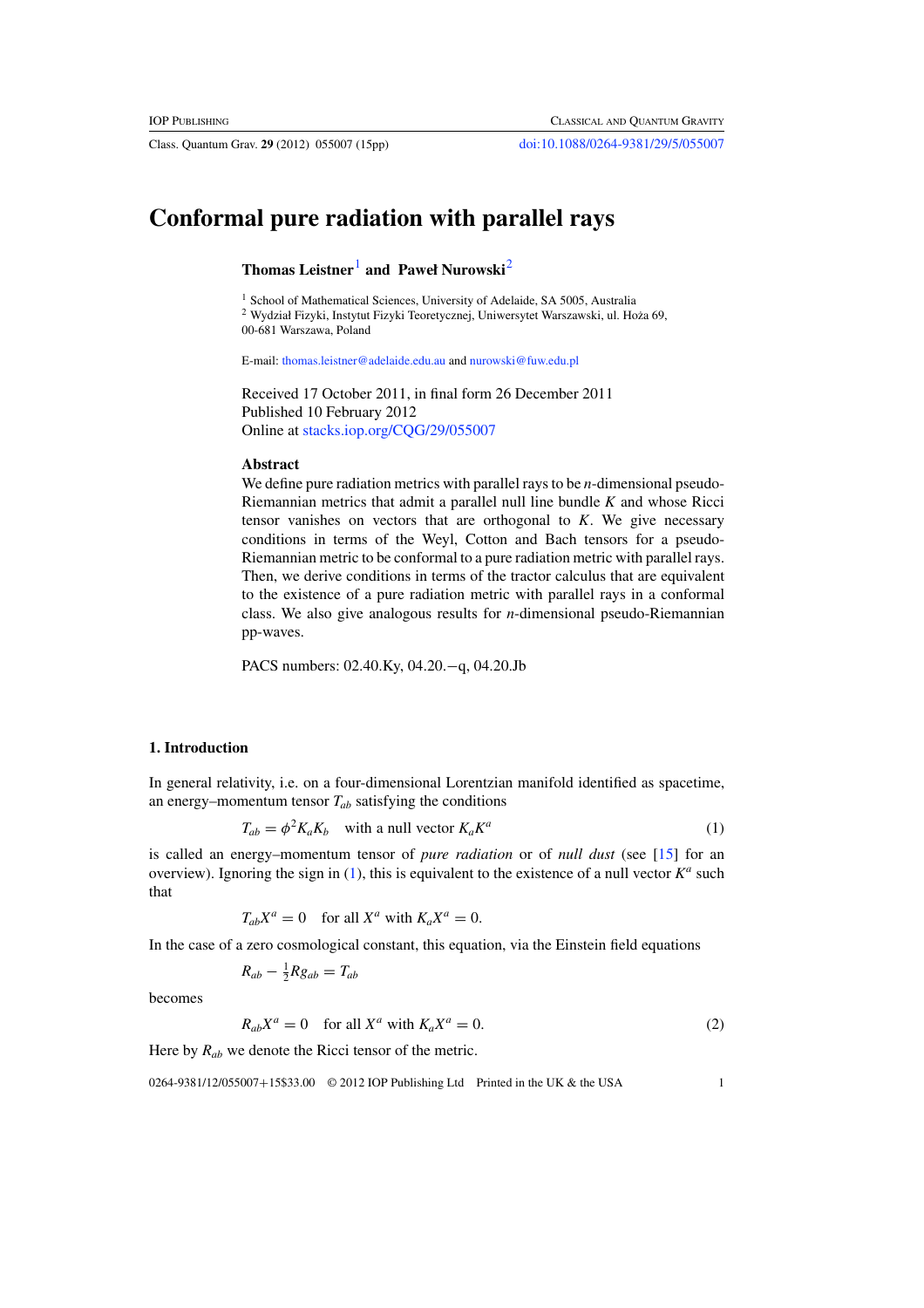Another condition that appears in general relativity is the existence of a null vector *K<sup>a</sup>* that spans a parallel ray, i.e.

$$
\nabla_a K^b = f_a K^b. \tag{3}
$$

Such metrics belong to the so-called Kundt's class and have special Lorentzian holonomy. If in addition  $\nabla_{[a} f_{b]} \equiv 0$ , the vector  $K^a$  can be rescaled to a parallel null vector. A particularly interesting class of metric in Kundt's class are those for which we have a *parallel null vector* and the energy–momentum tensor is of pure radiation. Such metrics are called pp-waves in general relativity.

In mathematics, pp-waves and their generalizations first appeared in the context of conformal geometry. In [\[4](#page-15-1)], Brinkmann studied the problem when an Einstein metric can be conformally rescaled to another Einstein metric that is not homothetic to the original one. In the case when the gradient of the scaling function is a null vector, pp-waves and their analogues in neutral signature are the only solutions to this problem. Later on, this class of manifolds was generalized by Walker in [\[16,](#page-15-2) [17\]](#page-15-3), who studied pseudo-Riemannian manifolds admitting a vector distribution that is totally null and invariant under parallel transport, for short, a parallel null distribution. He proved the existence of canonical coordinates that are adapted to the filtration of the tangent bundle given by the null distribution and the orthogonal distribution. Manifolds with parallel null distributions are now called *Walker manifolds* or, more specifically, if the null distribution has rank *k*, they are called *k-Walker manifolds*. In recent years, they were subject to active research with interesting relations to Hermitian geometry and the spectral theory for the curvature operator (see, for example, [\[8](#page-15-4)] or [\[7\]](#page-15-5) and [\[5](#page-15-6)] for an overview of recent results).

In this paper, we study generalizations to arbitrary dimension and signature of pure radiation metrics with null parallel rays, which can be considered as 1-Walker manifolds with an aligned pure radiation Ricci tensor. We will focus on their conformal properties. First, let us define the class of metrics we are interested in.

#### **Definition 1.** *Let g be a pseudo-Riemannian metric on an n-dimensional manifold.*

*(i) The metric g is a pure radiation metric if there is a null vector field K<sup>a</sup> such that*

$$
R_{ab}=\phi K_a K_b,
$$

*with a function* φ *and Rab being the Ricci tensor of the metric.*

<span id="page-2-0"></span>*(ii) The metric g has parallel rays if there is a null vector field K<sup>a</sup> such that K<sup>a</sup> spans a parallel null line bundle, i.e.*

$$
\nabla_a K^b = f_a K^b.
$$

<span id="page-2-1"></span>*(iii) If g satisfies both conditions (i) and (ii) for the same vector Ka, it is called a pure radiation metric with parallel rays or aligned pure radiation metric.*

The property of a metric to be a pure radiation metric is equivalent to

$$
R_{ab}X^a = 0 \quad \text{for all } X^a \text{ with } K_a X^a = 0. \tag{4}
$$

Hence, pure radiation metrics have a vanishing scalar curvature. This implies that the curvature *Rabcd* and the Weyl tensor *Cabcd* of a pure radiation metric satisfy

$$
R_{abcd}X^aY^b = C_{abcd}X^aY^b \tag{5}
$$

for all  $X^a$  and  $Y^b$  orthogonal to  $K^a$ . Note that, if a pure radiation metric is Einstein, it is already Ricci flat. Note also that the Ricci tensor satisfies property [\(4\)](#page-2-0) if and only if the Schouten satisfies property [\(4\)](#page-2-0).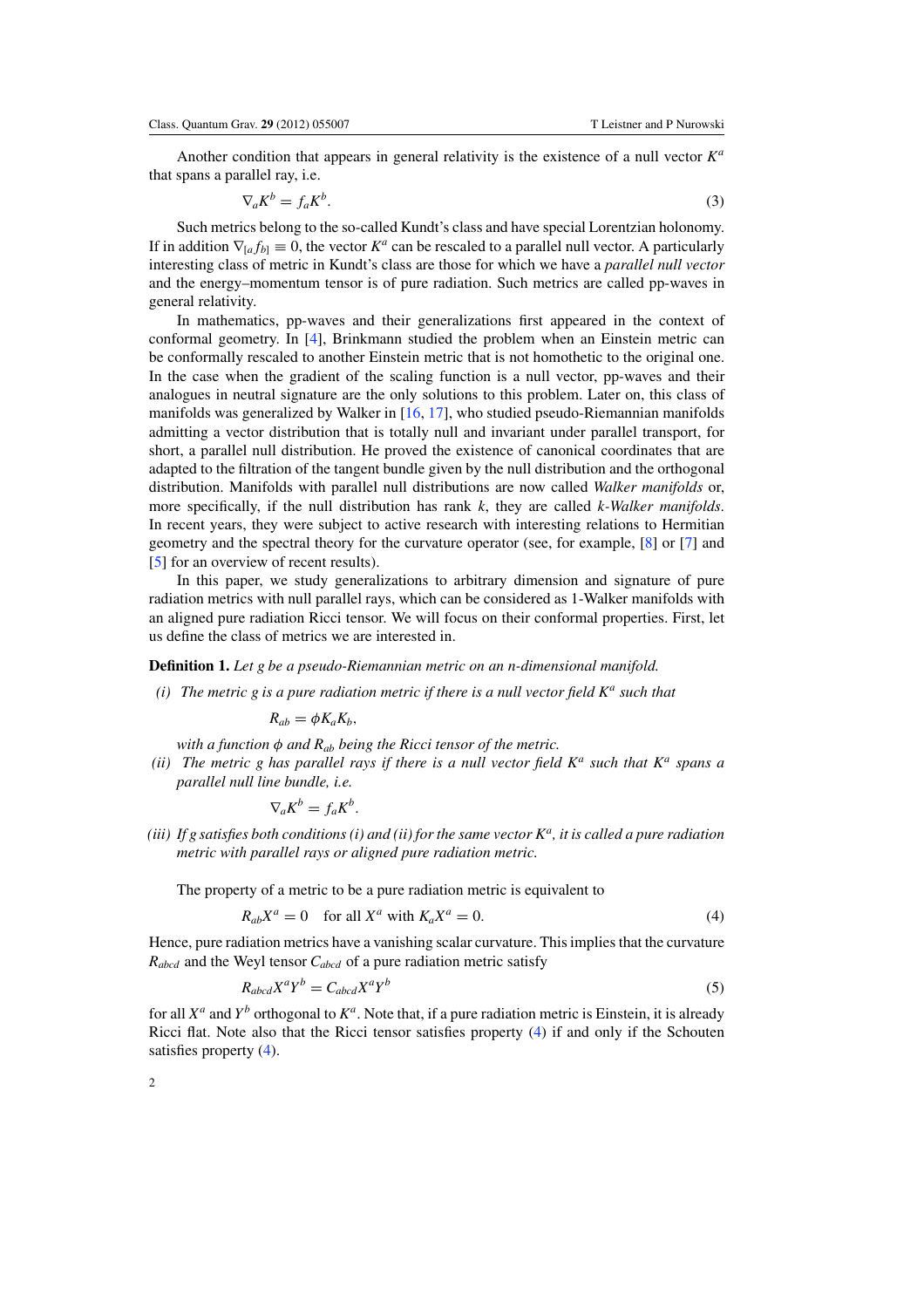<span id="page-3-0"></span>For a metric with parallel rays spanned by the vector field *Ka*, i.e. with

$$
\nabla_a K^b = f_a K^b,\tag{6}
$$

the vector  $K^a$  can be rescaled to a parallel vector field if and only if

$$
\nabla_{[a}f_{b]}=0.
$$

Furthermore, in [\[14\]](#page-15-8), it was noted that for a metric with parallel rays defined as in (ii) of definition 1, locally we always find a null vector  $K^a$  spanning the rays, such that

$$
\nabla_a K_b = \psi K_a K_b,
$$

with a function  $\psi$ .

The aim of the paper is to give a characterization of pseudo-Riemannian metrics that are locally conformally equivalent to an aligned pure radiation metric. Our approach is similar to the one in [\[9](#page-15-7)], where a similar question was studied for metrics being conformally equivalent to Einstein metrics. In the first part of the paper, we will derive tensorial obstructions in terms of the Weyl, Cotton and Bach tensors for a pseudo-Riemannian metric to be *conformal*, i.e. locally conformally equivalent, to a pure radiation metric with parallel rays (theorem [1\)](#page-4-0). Then, as a special class of such metrics, in corollary 1 we obtain obstructions for conformal pp-waves in arbitrary signature. In the main part of the paper, we apply the normal conformal tractor calculus of [\[2\]](#page-15-9), which is a powerful method to construct conformal invariants and to detect Einstein metrics in a conformal class. We will use it in order to derive *equivalent* conditions for a conformal class to contain a pure radiation metric with parallel rays. In theorem [2](#page-11-0) we prove: *A conformal class contains a pure radiation metric with parallel rays if and only if the tractor bundle contains a sub-bundle of totally null 2-planes that is parallel with respect to the normal conformal tractor connection.* As a corollary, we obtain a characterization of conformal pp-waves in terms of the tractor connection.

# **2. Tensorial obstructions**

In this section, we derive tensorial obstructions for a metric to be conformal to an aligned pure radiation metric. Our conventions are as in [\[9](#page-15-7)] with the basic tensors derived from the pseudo-Riemannian metric  $g_{ab}$  defined as follows: the curvature tensor  $R_{ab}^{\ c}$  defined by  $(\nabla_a \nabla_b - \nabla_b \nabla_a) X^c = R_{ab}^c X^d$  and its trace, the Ricci tensor, defined by  $R_{ab} := R_{cb}^c G$  and the scalar curvature, defined by  $R := R_a^a$ . Fundamental tensors in conformal geometry are the Schouten tensor

$$
\mathsf{P}_{ab}:=\frac{1}{n-2}\bigg(R_{ab}-\frac{R}{2(n-1)}g_{ab}\bigg),\,
$$

the Weyl tensor

$$
C_{abcd} := R_{abcd} - 2(g_{c[a}P_{b]d} + g_{d[b}P_{a]c}),
$$

as well as the Cotton and the Bach tensors

$$
A_{abc} := 2\nabla_{[b} \mathsf{P}_{c]a}
$$
  

$$
B_{ab} := \nabla^c A_{acb} + \mathsf{P}^{dc} C_{dacb}.
$$

The Cotton tensor has a cyclic symmetry and satisfies

$$
(n-3)A_{abc} = \nabla^d C_{dabc}
$$
  

$$
\nabla^a A_{abc} = 0.
$$

Now we derive properties of these tensors when the metric is an aligned pure radiation metric.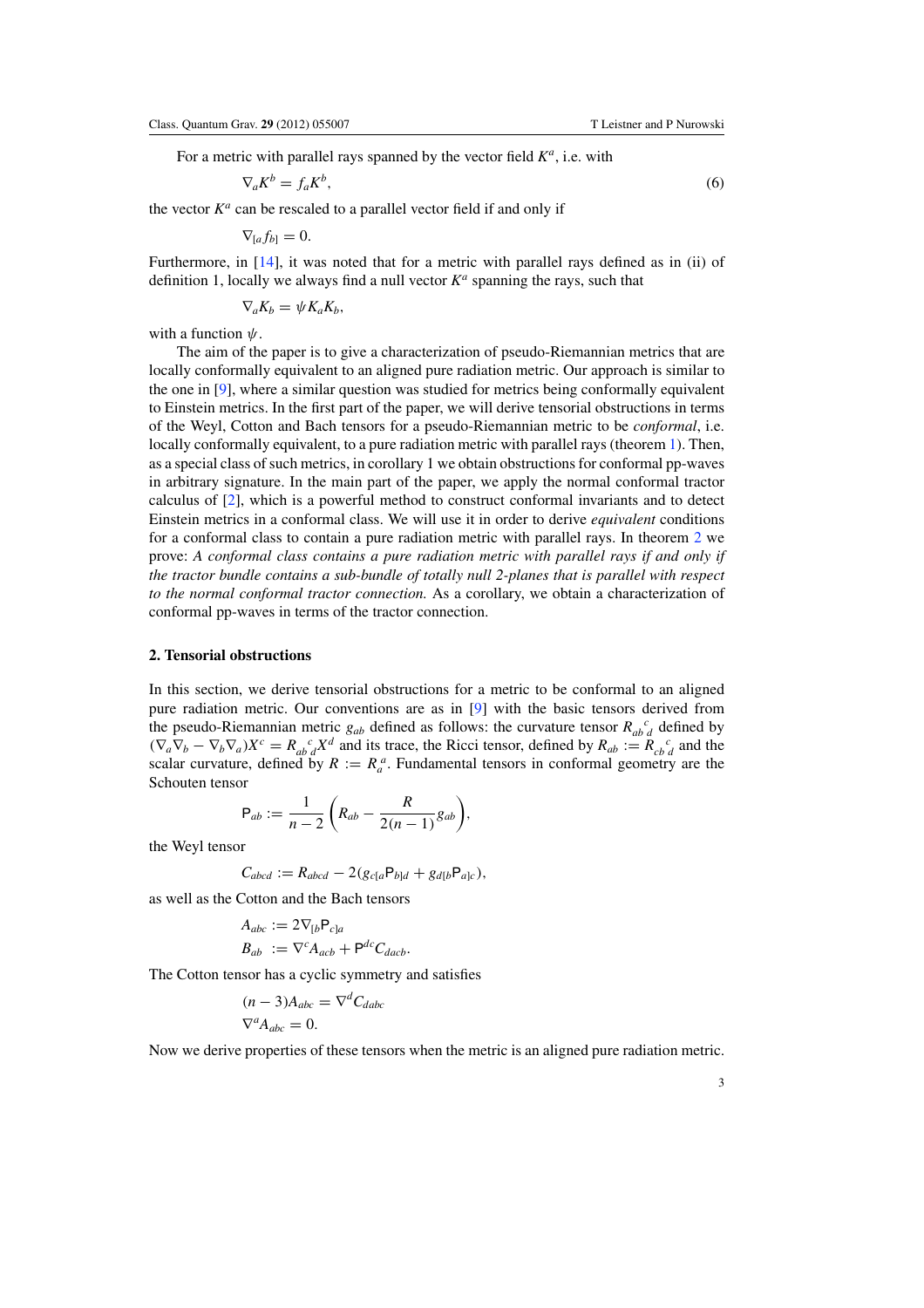<span id="page-4-10"></span><span id="page-4-5"></span><span id="page-4-4"></span><span id="page-4-3"></span>**Proposition 1.** *Let g be a pure radiation metric with parallel rays spanned by Ka. Then, the Weyl tensor C, the Cotton tensor A and the Bach tensor B of g satisfy*

$$
C_{abcd}K^aX^b = 0\tag{7}
$$

$$
A_{abc}X^a = 0 \tag{8}
$$

$$
B_{ab}X^a = 0 \tag{9}
$$

<span id="page-4-2"></span>*for all*  $X^a$  *orthogonal to*  $K^b$ *, i.e. with*  $X^a K_a = 0$ *.* 

**Proof.** Pure radiation implies  $R = 0$  and we get for the Schouten tensor P that

$$
P_{ab} = \phi K_a K_b \tag{10}
$$

for a function  $\phi$ . For  $X^a$  and  $Y^b$  orthogonal to  $K^a$ , equation [\(10\)](#page-4-2) gives

$$
C_{abcd}X^cY^d = R_{abcd}X^cY^d - 2\phi(g_{c[a}K_{b]}K_d + g_{d[b}K_a]K_c)X^cY^d = R_{abcd}X^cY^d.
$$

Equation  $(6)$  gives

$$
R_{abcd}K^d=\nabla_{[a}f_{b]}K_c
$$

which implies  $R_{abcd}X^cK^d = 0$  for all  $X^a$  orthogonal to  $K^a$ . Hence,  $C_{abcd}X^cK^d = 0$ .

Equation [\(8\)](#page-4-3) follows immediately from the definition of  $A_{abc}$ , from  $R_{ab}X^b = P_{ab}X^b = 0$ and the fact that  $K^{\perp}$  is parallel, i.e.  $\nabla_a X^b K_b = 0$ .

<span id="page-4-6"></span>Finally, we prove  $(9)$ . By the definition of the Bach tensor and from equations  $(8)$ ,  $(7)$  and  $(10)$ , we get

$$
B_{ab}X^a = \nabla^c A_{acb}X^a + \mathbf{P}^{cd}C_{acbd}X^a = \phi C_{acbd}X^a K^c K^d = 0
$$

for all  $X^b$  orthogonal to  $K^b$ . By the symmetry of *B*, this proves [\(9\)](#page-4-4).

<span id="page-4-9"></span>Now we will use this proposition in order to derive obstructions for a metric to be conformal to an aligned pure radiation metric. Under a conformal change of the metric,  $\hat{g}_{ab} = e^{2\Upsilon} g_{ab}$ , the Lévi-Cività connection changes as

$$
\hat{\nabla}_a X_b = \nabla_a X_b - \Upsilon_a X_b - \Upsilon_b X_a + g_{ab} \Upsilon^d X_d, \qquad (11)
$$

<span id="page-4-1"></span><span id="page-4-0"></span>with  $\Upsilon_a = \nabla_a \Upsilon$ . The Schouten tensor transforms as

$$
\hat{\mathsf{P}}_{ab} = \mathsf{P}_{ab} - \nabla_a \Upsilon_b + \Upsilon_a \Upsilon_b - \frac{1}{2} \Upsilon_c \Upsilon^c g_{ab}.
$$
\n(12)

Using this, we can show

<span id="page-4-8"></span><span id="page-4-7"></span>**Theorem 1.** *Let gab be a metric that is conformal to a pure radiation metric with parallel rays Ka. Then, the Weyl tensor of gab satisfies*

$$
C_{abcd}K^{c}X^{d} = 0 \quad \text{for all } X^{d} \text{ orthogonal to } K^{a}, \text{ i.e. with } K_{d}X^{d} = 0. \tag{13}
$$

*Furthermore, there is a gradient field* ϒ*<sup>a</sup> such that*

$$
(A_{abc} + C_{cba}{}^d \Upsilon_d)X^a = 0 \tag{14}
$$

$$
(B_{ab} - (n-4)C_{acbd} \Upsilon^c \Upsilon^d) X^a Y^b = 0
$$
\n(15)

*for all*  $X^a$  *and*  $Y^b$  *orthogonal to*  $K^a$ *.* 

**Remark 1.** In four dimensions and Lorentzian signature, condition [\(13\)](#page-4-1) means that *W* is of Petrov type III or N.

4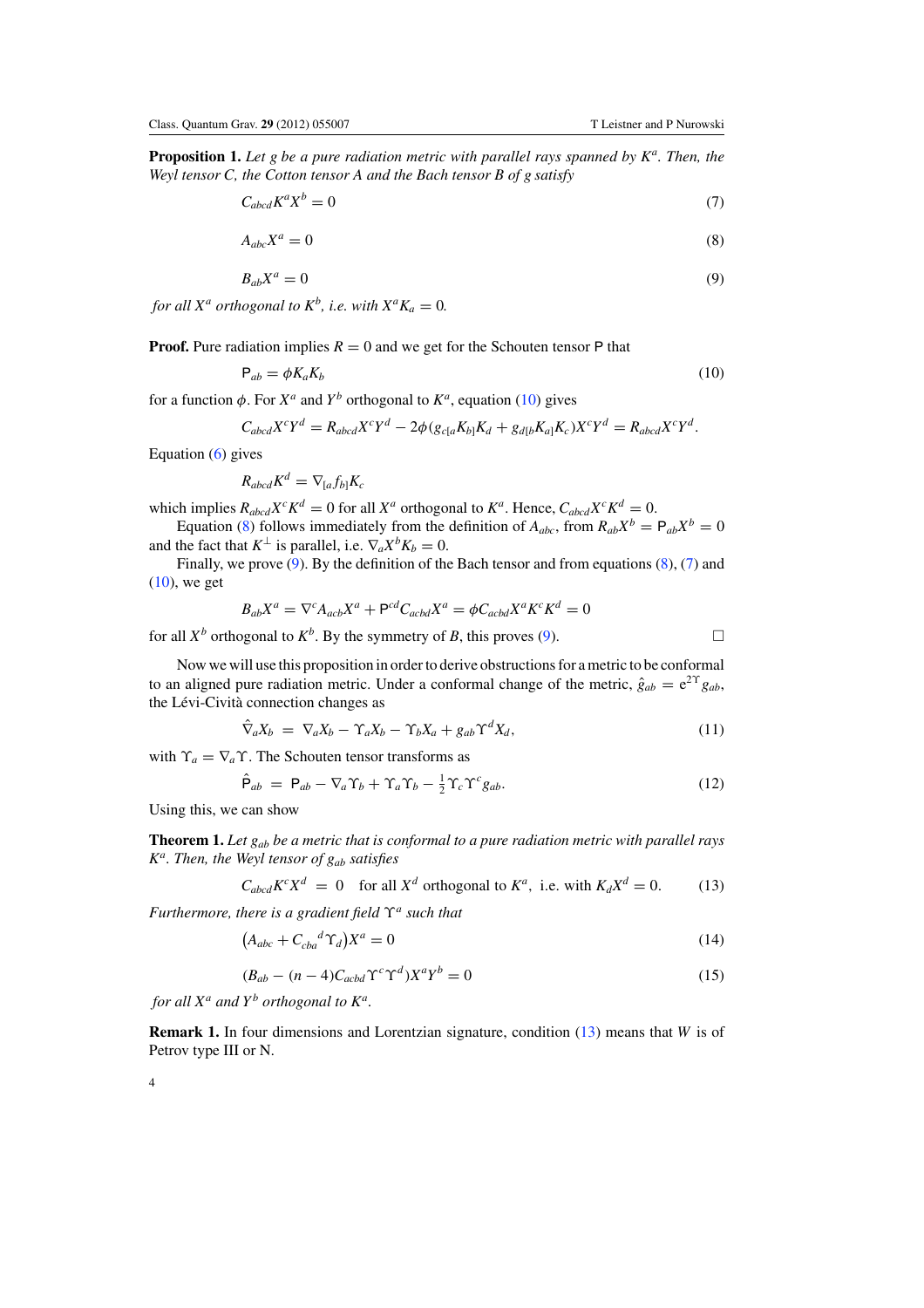<span id="page-5-0"></span>**Proof.** Let  $\hat{g} = e^{2\Upsilon}g$  be a pure radiation metric with parallel rays spanned by  $K^a$  and with  $\hat{R}_{ab}X^b = 0$  for all  $X^a$  orthogonal to  $K^a$ . Then, equations [\(13\)](#page-4-1) and [\(14\)](#page-4-7) follow immediately from the proposition by the conformal invariance of the Weyl tensor and the conformal transformation formula for the Cotton tensor:

$$
\hat{A}_{abc} = A_{abc} + C_{cba}^{d} \Upsilon_{d}.
$$

In order to prove equation  $(15)$ , we take the divergence of  $(14)$ . Using the definition of the Bach tensor, the well-known identity for the divergence of the Weyl tensor

$$
\nabla^b C_{\text{cbad}} = (n-3)A_{\text{cad}},\tag{16}
$$

and the transformation formula [\(12\)](#page-4-9) in order to eliminate the  $\nabla^c \Upsilon_d$ -terms, we get

$$
0 = (\nabla^b A_{abc} + \nabla^b (C_{cba}{}^d \Upsilon_d))X^a + (A_{abc} + C_{cba}{}^d \Upsilon_d) \nabla^b X^a
$$
  
=  $(B_{ac} - (n-3)A_{acd} \Upsilon^d + C_{cbad} (\Upsilon^b \Upsilon^d - \hat{P}^{bd}))X^a + (A_{abc} + C_{cba}{}^d \Upsilon_d) \nabla^b X^a.$  (17)

By equations  $(10)$  and  $(13)$ , we get

$$
C_{acbd}\hat{\mathsf{P}}^{cd}X^b = \phi C_{acbd}K^cK^dX^b = 0.
$$

Since only  $\hat{\nabla}^b X^a$  is orthogonal to  $K^a$  but not necessarily  $\nabla^b X^a$ , we compute using [\(11\)](#page-4-6)

$$
(A_{abc} + C_{cba}{}^d \Upsilon_d) \nabla^b X^a = (A_{abc} + C_{cba}{}^d \Upsilon_d) \Upsilon^a X^b
$$
  
= -(A\_{bca} + A\_{cab}) \Upsilon^a X^b  
= (C\_{acb}{}^d \Upsilon\_d - A\_{cab}) \Upsilon^a X^b  
= -(C\_{bac}{}^d \Upsilon\_d + A\_{cab}) \Upsilon^a X^b

since both the Cotton and the Weyl tensor are trace free and satisfy the Bianchi identity. Hence, when contracting equation  $(18)$  with  $Y^c$ , we get on one hand

$$
(A_{abc} + C_{cba}{}^d \Upsilon_d) (\nabla^b X^a) Y^c = 0,
$$

and on the other hand, by [\(14\)](#page-4-7),

$$
A_{acd}\Upsilon^d X^a Y^c = -C_{dcab}\Upsilon^d \Upsilon^b X^a Y^c = C_{cdab}\Upsilon^b \Upsilon^d X^a Y^c
$$

for  $X^b$  and  $Y^a$  orthogonal to  $K^a$ . This yields equation [\(15\)](#page-4-8).

Finally, we return to metrics with parallel rays. From the transformation formula [\(11\)](#page-4-6), it is obvious that the property of admitting parallel rays is not invariant under a general conformal change of the metric. The following proposition shows that parallel rays cannot be improved to a parallel vector field under a conformal change.

**Proposition 2.** *Let g be a pseudo-Riemannian metric with parallel rays spanned by K<sup>a</sup> which cannot be rescaled to a parallel vector. Then, there is no metric in the conformal class of g for which K<sup>a</sup> can be rescaled to a parallel vector field.*

**Proof.** This statement follows from [\(11\)](#page-4-6): assume that  $K^a$  spans a parallel ray, i.e.  $\nabla_a K_a = f_a K_a$ for  $K_a = g_{ab}K^b$ , such that it cannot be rescaled to a parallel vector field. This means that  $\nabla_{[a} f_{b]} \neq 0$ . For a conformally changed metric  $\hat{g}_{ab} = e^{2\hat{\Upsilon}} g_{ab}$  the metric dual of  $K^a$  with respect to  $\hat{g}$  is  $\hat{K}_a = e^{2\Upsilon} K_a$ . Then, that the rescaled one-form  $\varphi \hat{K}_a$ , where  $\varphi$  is a function  $\varphi$  without zeros, is parallel reads as

$$
0 = e^{2\Upsilon} (\nabla_a \varphi K_b + 2\varphi \Upsilon_a + \varphi \hat{\nabla}_a K_b)
$$
  
=  $e^{2\Upsilon} (\nabla_a \varphi + \varphi \Upsilon_a + \varphi f_a) K_b + e^{2\Upsilon} \varphi (g_{ab} \Upsilon^d K_d - \Upsilon_b K_a).$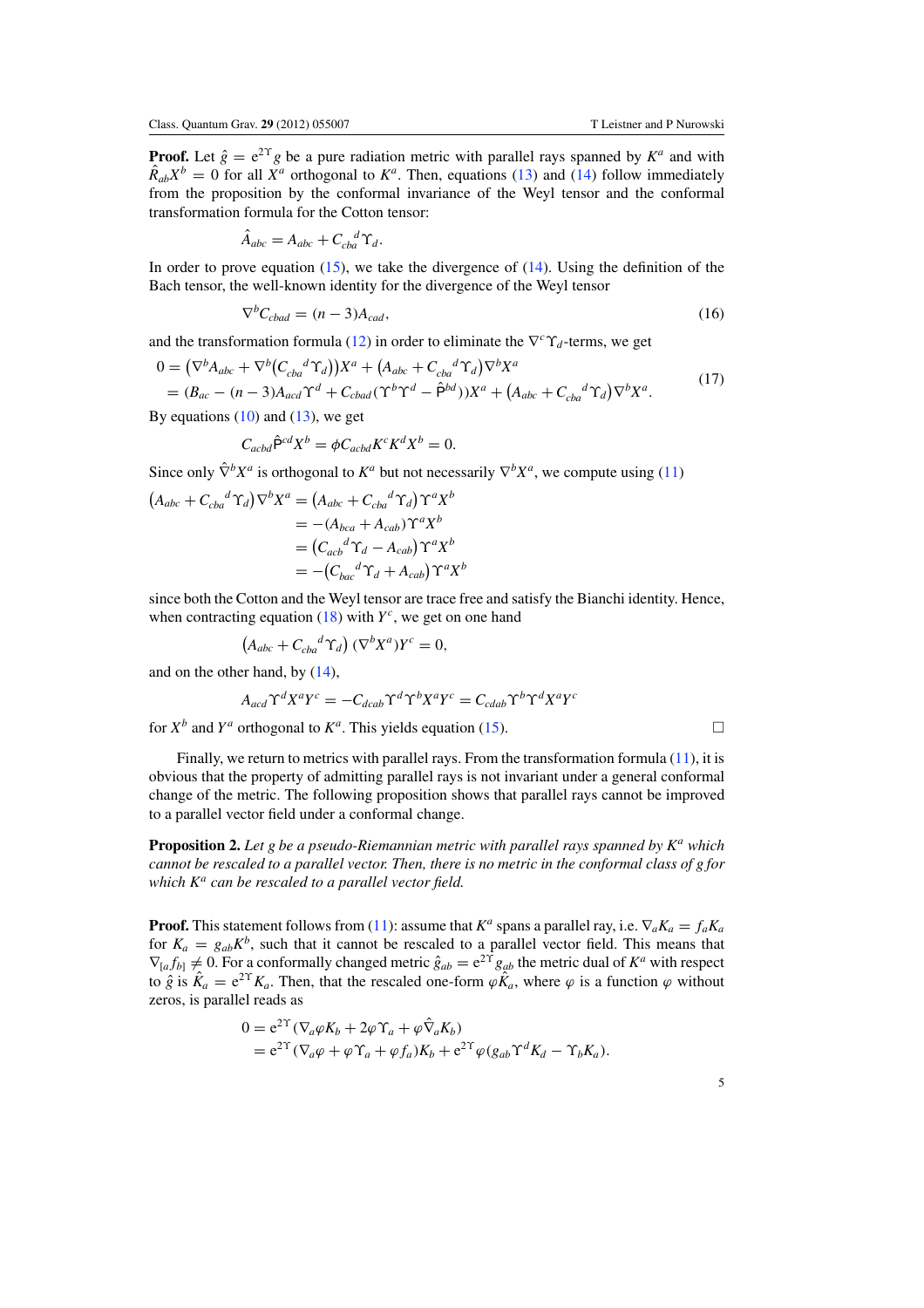Contracting this with arbitrary  $X^a$  and  $Y^b$  from  $K^{\perp}$  shows that  $\Upsilon^d K_d = 0$ . Then, contracting only with  $X^b$  gives  $\Upsilon_b X^b = 0$  which shows that  $\Upsilon_b = \psi K_b$ , and therefore  $\Upsilon_b K_a = \Upsilon_a K_b$ . Hence, the above equation gives

$$
0 = \nabla_a \varphi + \varphi f_a = \varphi(\nabla_a \log \varphi + f_a)
$$

<span id="page-6-0"></span>which contradicts  $\nabla_{[a} f_{b]} \neq 0$ .

#### **3. pp-waves as aligned pure radiation metrics**

Now we will derive similar conditions for a more special class of aligned pure radiation metrics that can be considered as pp-waves in arbitrary signature. For a given null vector *Ka*, not necessarily parallel, we will consider the fundamental property of the curvature tensor *R*,

$$
R_{abcd}X^aY^b = 0 \quad \text{for all } X^a \text{ and } Y^b \text{ orthogonal to } K^a. \tag{18}
$$

Then, in analogy with the Lorentzian case, we define

**Definition 2.** *An n-dimensional pseudo-Riemannian metric is a pp-wave if it admits a parallel null vector field for which property [\(18\)](#page-6-0) is satisfied.*

These metrics have a highly degenerate curvature tensor and hence a very special restricted holonomy group. By the restricted holonomy group, we refer to the group of parallel transports along contractible loops. The restricted holonomy group is the connected component of the full holonomy group. In analogy to the Lorentzian case, if the signature of the metric is  $(p, q)$ , one can show that these metrics have their restricted holonomy groups contained in the Abelian normal subgroup  $\mathbb{R}^{p-1,q-1}$  in the group  $SO^0(p-1,q-1) \ltimes \mathbb{R}^{p-1,q-1}$ , where the latter is the stabilizer in  $SO^0(p, q)$  of a null vector. In particular, if we denote by K the line distribution given by  $K^a$ , then the vector bundle  $S := \mathcal{K}^{\perp}/\mathcal{K}$  is flat with respect to the connection  $\nabla_X^S[Y] := [\nabla_X Y]$  for *Y* a section of  $\mathcal{K}^{\perp}$ .

For Lorentzian pp-waves, using their coordinate description, the conformal Fefferman– Graham ambient metric and the tensor obstructing its existence is computed explicitly in [\[12](#page-15-10)].

<span id="page-6-4"></span><span id="page-6-3"></span>In the following, we will describe how pp-waves relate to pure radiation metrics. First, we verify that pp-waves are pure radiation metrics with parallel rays spanned by the parallel null vector field:

<span id="page-6-2"></span><span id="page-6-1"></span>**Proposition 3.** *Let g be a pseudo-Riemanian pp-wave metric with a parallel null vector Ka. Then, g is a pure radiation metric, i.e. equations [\(8\)](#page-4-3) and [\(9\)](#page-4-4) are satisfied, and furthermore we have*

$$
C_{abcd}K^a = 0 \tag{19}
$$

$$
C_{abcd}X^aY^b = 0\tag{20}
$$

$$
A_{cab}X^aY^b = 0 \tag{21}
$$

*for all*  $X^a$  *and*  $Y^b$  *orthogonal to*  $K^a$ *.* 

**Proof.** Since  $K^a$  is parallel and because of property [\(18\)](#page-6-0), we get  $R_{ab}X^a = 0$  for all  $X^a$ orthogonal to  $K^a$ . Hence,  $R_a^a = 0$  which implies  $P_{ab}X^a = 0$  and  $R_{abcd}X^aY^b = C_{abcd}X^aY^b$  for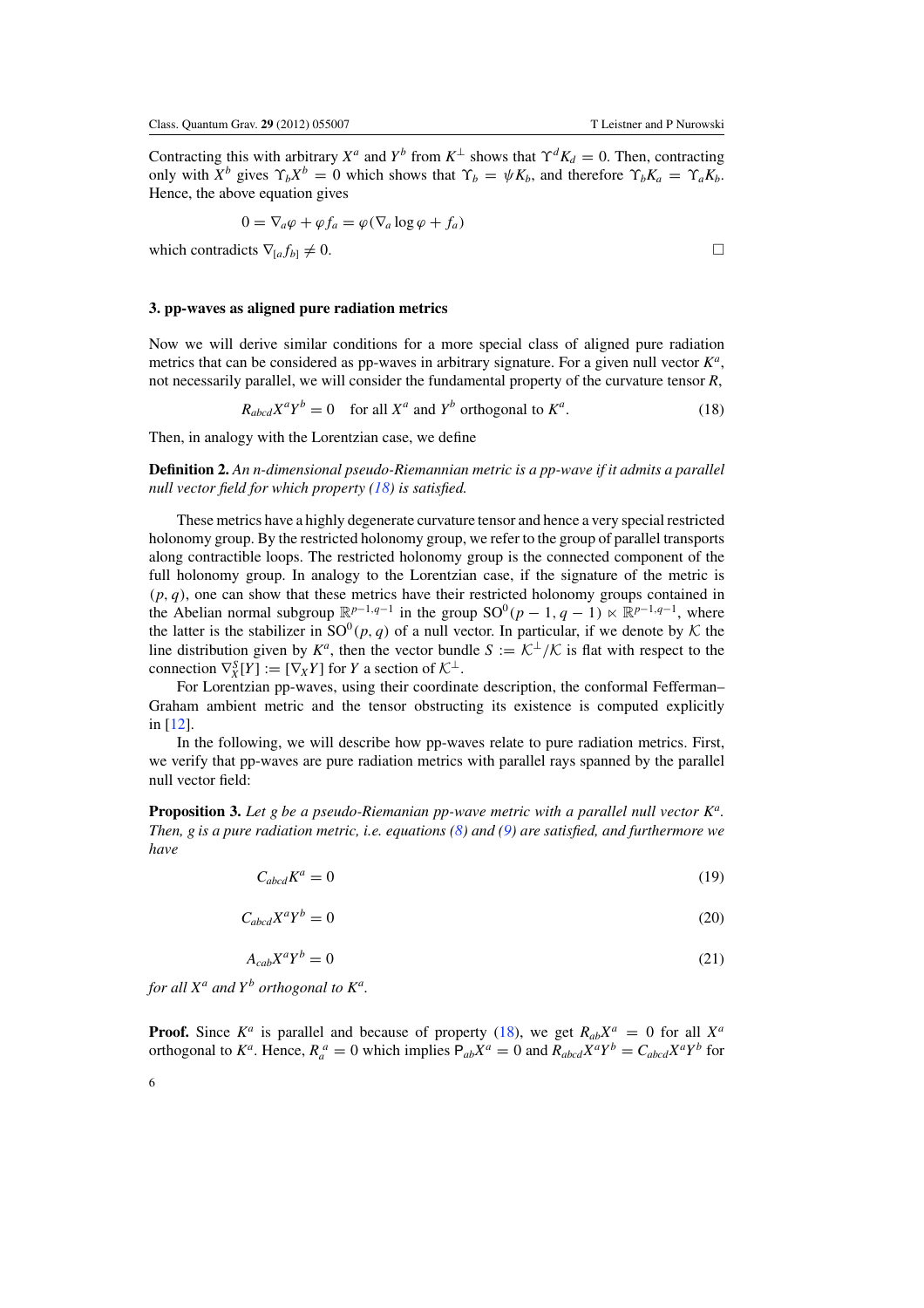all  $X^a$  and  $Y^a$  orthogonal to  $K^a$ . Then, the required equation [\(21\)](#page-6-2) immediately follows from identity [\(16\)](#page-5-0) for the divergence of the Weyl tensor. Finally, as  $K^a$  is parallel, it follows

$$
0 = R_{abcd}K^a
$$
  
=  $C_{abcd}K^a + 2(g_{c[a}P_{b]d} + g_{d[b}P_{a]c})K^a$   
=  $C_{abcd}K^a + 2K_cP_{bd} - 2g_{cb}P_{ad}K^a + 2g_{db}P_{ac}K^a - 2K_dP_{bc}$   
=  $C_{abcd}K^a + 2K_cP_{bd} - 2K_dP_{bc}$ ,

which shows that  $C_{abcd}K^aX^c = 0$  for all  $X^c$  orthogonal to  $K^a$ . But this implies that  $C_{abcd}K^a = 0$ .  $C_{abcd}K^a=0.$ 

<span id="page-7-0"></span>The following proposition shows that for pure radiation metrics with parallel rays, property [\(18\)](#page-6-0) implies that the rays contain a parallel null vector. Recall [\(5\)](#page-2-1) which implies that a pure radiation metric satisfies [\(18\)](#page-6-0) for the curvature tensor if and only if it satisfies [\(20\)](#page-6-1) for the Weyl tensor.

**Proposition 4.** *A pure radiation metric with parallel rays K<sup>a</sup> that satisfies property [\(18\)](#page-6-0), or the equivalent property [\(20\)](#page-6-1), admits a parallel null vector field in the direction of K<sup>a</sup> and hence is a pp-wave.*

**Proof.** Assume that  $\nabla_a K^b = f_a K^b$  with a one-form  $f_a$ . Then, locally  $K^a$  can be rescaled to a parallel vector field if and only if  $f_a$  is closed, i.e. iff  $\nabla_{[a} f_{b]} = 0$ . Since

$$
R_{abc}^{\quad \, d}K^c = \nabla_{[a}f_{b]}K^d,
$$

we have to show that  $R_{abc}^d K^c = 0$ . Now [\(18\)](#page-6-0) implies that

$$
0 = R_{abc}^{\ d} X^a Y^b K^c = R_{abc}^{\ d} X^a K^b
$$

for all  $X^a$  and  $Y^b$  orthogonal to  $K^a$ . Hence, the only possibly non-vanishing terms of  $R_{abc}^d K^c$ could be  $R_{abcd}L^aX^bK^cL^d$  with  $L^a$  a vector transversal to  $K^{\perp}$  and  $X^b \in K^{\perp}$ . But since we have pure radiation, also these terms vanish:

$$
0 = R_{ab}X^aL^b = R_{cabd}L^cX^aL^bK^d.
$$

Indeed, if  $(K, L, E_1, \ldots, E_{n-2})$  is a basis with  $K^{\perp}$  spanned by  $(K, E_1, \ldots, E_{n-2}), L^{\perp}$  is spanned by  $(L, E_1, \ldots, E_{n-2})$  and such that  $g(K, L) = 1$  and  $g(E_i, E_j) = \pm \delta_{ij}$ , we have

$$
0 = Ric(Y, L) = R(L, Y, K, L) + \sum_{i=1}^{n-2} \epsilon_i R(E_i, Y, E_i, L) = R(L, Y, K, L).
$$

Here,  $Ric(.,.)$  denotes the Ricci tensor and  $R(.,.,.,.)$  the  $(4, 0)$ -curvature tensor.

We also have the following proposition.

**Proposition 5.** Let  $(M, g)$  be the pseudo-Riemannian manifold of dimension  $n > 2$  with a *parallel null vector field*  $K^a$ , *i.e. with*  $\nabla_a K^b = 0$ , *satisfying* [\(20\)](#page-6-1) for the Weyl tensor. Then, g is *a pure radiation metric aligned with K<sup>a</sup> and hence a pp-wave.*

**Proof.** First we show that *g* has a vanishing scalar curvature  $R = 0$ . Since  $K^a$  is parallel, we have that  $R_{ab}K^a = 0$  and  $R_{abcd}K^a = 0$ . Because of property [\(20\)](#page-6-1), with the same notation and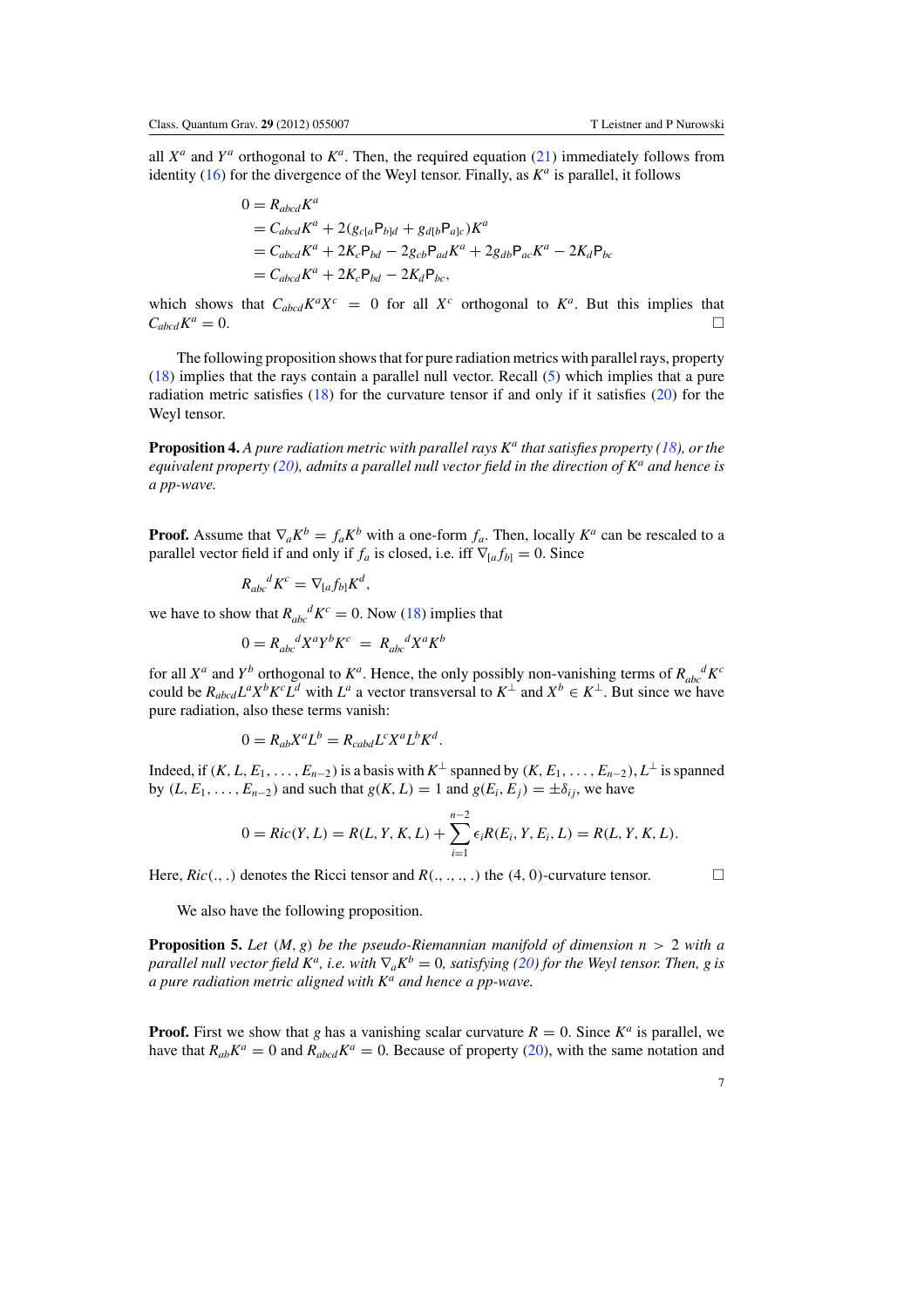same basis  $(K, L, E_1, \ldots, E_{n-2})$  as in the proof of the previous proposition, we get for the scalar curvature

$$
R = \sum_{i,j=1}^{n-2} \epsilon_i \epsilon_j R(E_i, E_j, E_i, E_j)
$$
  
= 2(n-3)  $\sum_{i=1}^{n-2} P\epsilon_i(E_i, E_i)$   
= 2(n-3) (tr(P) – P(K, L))  
= 2(n-3)  $\left(\frac{R}{2(n-1)} + \frac{R}{(n-1)(n-2)}g(K, L)\right)$   
=  $\frac{n(n-3)}{(n-1)(n-2)}R$ ,

which shows that  $R = 0$ . Next, we verify that the metric is a pure radiation metric. For  $X \in K^{\perp}$ and  $V \in TM$ , since K is parallel and the Weyl tensor satisfies [\(20\)](#page-6-1), we get

$$
Ric(X, V) = \sum_{i=1}^{n-2} \epsilon_i R(E_i, X, E_i, V)
$$
  
=  $(n-2)P(X, V) - \sum_{i=1}^{n-2} \epsilon_i (g(E_i, X)P(E_i, V) + g(V, E_i)P(X, E_i)),$ 

in which we have used for the last equality that  $R = 0$ . Hence, we get

$$
0 = \sum_{i=1}^{n-2} \epsilon_i(g(E_i, X) \mathsf{P}(E_i, V) + g(V, E_i) \mathsf{P}(X, E_i)) = 2\mathsf{P}(X, V) - g(K, V)\mathsf{P}(L, X),
$$

which shows that  $P(X, V) = 0$ . Hence, *g* is a pure radiation metric and thus, by [\(5\)](#page-2-1), a pp-wave. a pp-wave.  $\Box$ 

From theorem [1,](#page-4-0) we get the following obstruction for the existence of a pp-wave metric in a conformal class.

**Corollary 1.** *Let g be a metric that is conformal to a pp-wave metric with a parallel null vector Ka. Then, in addition to properties [\(14\)](#page-4-7) and [\(15\)](#page-4-8), for the Weyl and Cotton tensors of g we have equations [\(19\)](#page-6-3), [\(20\)](#page-6-1) and [\(21\)](#page-6-2).*

**Proof.** Let  $\hat{g} = e^{2\Upsilon}g$  be a pp-wave metric with a parallel null vector  $K^a$ . First, note that the rays spanned by  $K^a$  and its orthogonal complement are conformally invariantly defined. Both are parallel with respect to  $\hat{\nabla}$  but not parallel for  $\nabla$ .

By proposition [3,](#page-6-4) we have that  $\hat{C}_{abcd}K^a = 0$  and  $\hat{C}_{abcd}X^aY^b = 0$  for all  $X^a$  and  $Y^b$ orthogonal to  $K^a$ . The conformal invariance of the Weyl tensor then implies equations  $(19)$ and [\(20\)](#page-6-1).

In order to derive equation [\(21\)](#page-6-2), we apply theorem [1.](#page-4-0) The Bianchi identity for the Cotton and Weyl tensors together with [\(14\)](#page-4-7) for  $X^a$  and  $Y^b$  orthogonal to  $K^a$  gives

$$
0 = (A_{abc} + A_{bca} + A_{cab})X^bY^c
$$
  
=  $A_{abc}X^bX^c - C_{acb}^d\Upsilon_dX^bY^c - C_{bac}^d\Upsilon_dX^bY^c$   
=  $A_{abc}X^bX^c + (C_{cba}^d + C_{bac}^d)\Upsilon_dX^bY^c - C_{bac}^d\Upsilon_dX^bY^c$ .

Then, [\(20\)](#page-6-1) is  $C_{bca}^d X^b Y^c = 0$  and implies the required equation [\(21\)](#page-6-2).

8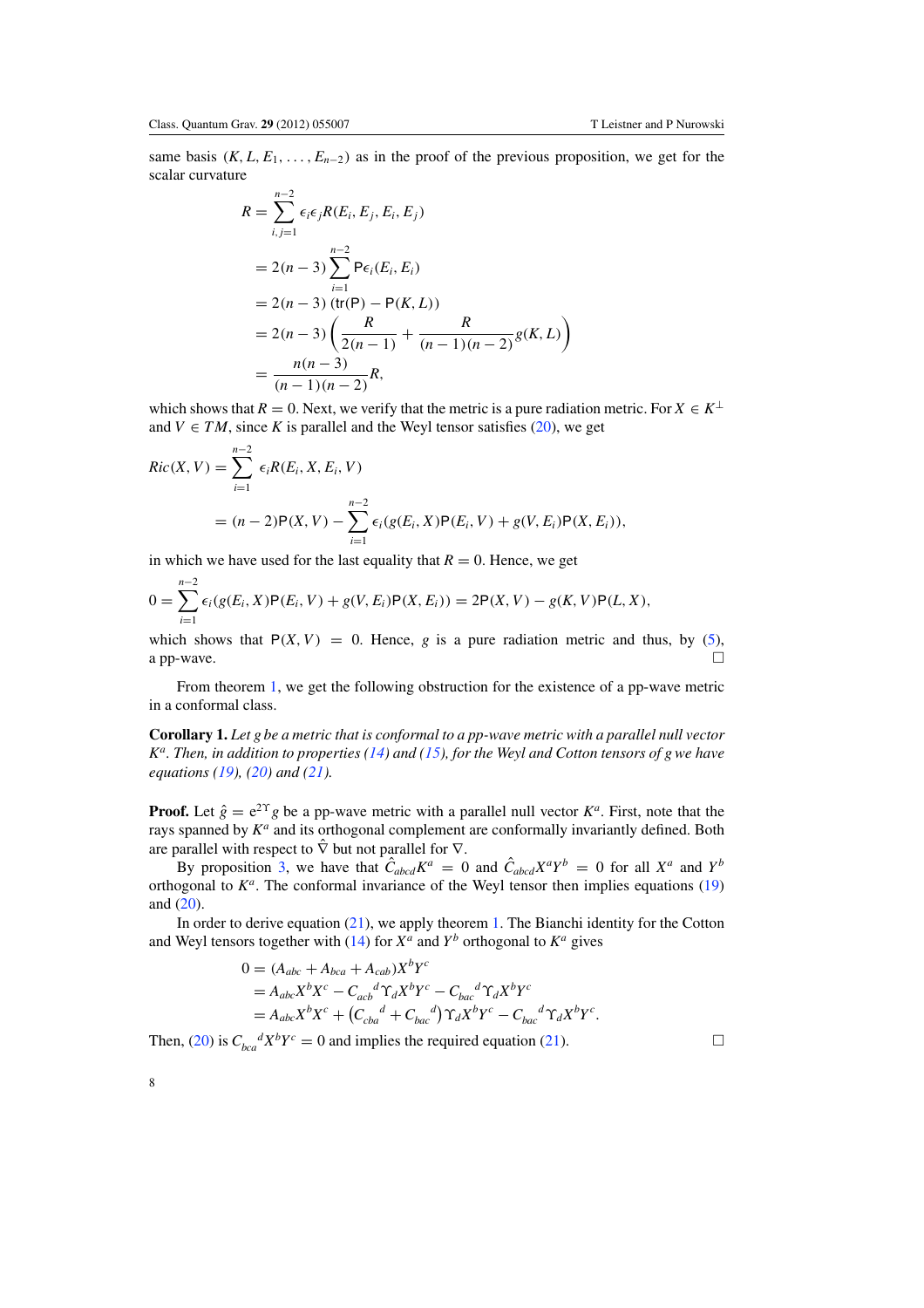# **4. Conformal standard tractors**

An invariant way of describing the geometry of a conformal manifold (*M*,[*g*]) is provided by the *normal conformal Cartan connection*  $\omega$  (refer to [\[10,](#page-15-12) [2,](#page-15-9) [6](#page-15-13)] or to the survey [\[3](#page-15-11)] for details of the following). For example,  $\omega$  detects local Einstein metrics in the conformal class, which correspond to covariantly constant sections with respect to  $\omega$ . Now we will establish a condition on  $\omega$  that is equivalent to the existence of a local pure radiation metric in the conformal class.

The normal conformal Cartan connection is defined uniquely by the conformal class [*g*] and defined by the following data. Let  $(p, q)$  be the signature of the conformal class and  $P \subset SO_0(p+1, q+1)$  the stabilizer in  $SO_0(p+1, q+1)$  of a null line *I*. Then,  $\omega$  is a Cartan connection with values in  $\mathfrak{so}(p+1, q+1)$  on a principal *P*-bundle  $\mathcal{P}$ , the *Cartan bundle*. Furthermore, it satisfies a normalization condition that makes it unique. As a Cartan connection, ω defines an invariant absolute parallelism and hence gives no horizontal distribution in *T*P. In order to use the usual principle fibre bundle formalism, one extends the Cartan bundle to a bundle  $\overline{\mathcal{P}}$  with the structure group  $SO^0(p+1, q+1)$  via  $\overline{\mathcal{P}} = \mathcal{P} \times_{P} SO^0(p+1, q+1)$  on which the Cartan connection  $\omega$  extends to a principle fibre bundle connection  $\overline{\omega}$ .

By associating the standard representation  $\mathbb{R}^{p+1,q+1}$  of SO( $p+1$ ,  $q+1$ ) to  $\overline{\mathcal{P}}$  we obtain a vector bundle T of rank  $p + q + 2$ , called the *standard tractor bundle*. T is equipped with the covariant derivative  $\overline{\nabla}$  induced by  $\overline{w}$ . Since  $\overline{\omega}$  is an  $\mathfrak{so}(p+1, q+1)$ -connection, there is an invariant metric *h* on T. The triple  $(T, \overline{\nabla}, h)$  is called the *normal conformal standard tractor bundle*.

Let  $I \subset \mathbb{R}^{p+1,q+1}$  be the null line defining *P*, i.e. *P* is the stabilizer group of *I*. Then, corresponding to the filtration  $I \subset I^{\perp} \subset \mathbb{R}^{p+1,q+1}$ , there is a bundle filtration of the tractor bundle

$$
\mathcal{I} \subset \mathcal{I}^{\perp} \subset \mathcal{T}
$$

into a null line bundle and its orthogonal hyperplane bundle, w.r.t. the tractor metric. Then, the projection  $p : \mathcal{P} \to \mathcal{P}^0$  of the Cartan bundle onto the bundle of conformal frames  $\mathcal{P}^0$  defines the following projection:

$$
\text{pr}_{TM} : \mathcal{I}^{\perp} = \mathcal{P} \times_{P} I^{\perp} \to \mathcal{I}^{\perp}/\mathcal{I} \simeq TM \simeq \mathcal{P}^{0} \times_{\text{CO}_{0}(p,q)} (I^{\perp}/I)
$$

$$
[\varphi, v] \mapsto [\varphi, [v]] \mapsto [p(\varphi), [v]]
$$

<span id="page-9-0"></span>in an invariant way. Via this projection, the tractor metric defines the conformal structure.

Every metric *g* in the conformal class [*g*] induces a splitting

$$
(\mathcal{T},h) \simeq \mathbb{R} \oplus TM \oplus \mathbb{R},
$$

where each  $\mathbb R$  denotes the trivial line bundle  $M \times \mathbb R$ . Changing the metric in the conformal class,  $\hat{g}_{ab} = e^{2\Upsilon} g_{ab}$ , this splitting transforms via

$$
\begin{pmatrix}\n\hat{\rho} \\
\hat{X}^a \\
\hat{\sigma}\n\end{pmatrix} = \begin{pmatrix}\n\rho - \Upsilon_a X^a - \frac{1}{2}\sigma \Upsilon^b \Upsilon_b \\
X^a + \sigma \Upsilon_a \\
\sigma\n\end{pmatrix}.
$$
\n(22)

In every such splitting, the line bundle  $\mathcal I$  is spanned by

$$
I^A:=\begin{pmatrix}1\\0\\0\end{pmatrix},\quad
$$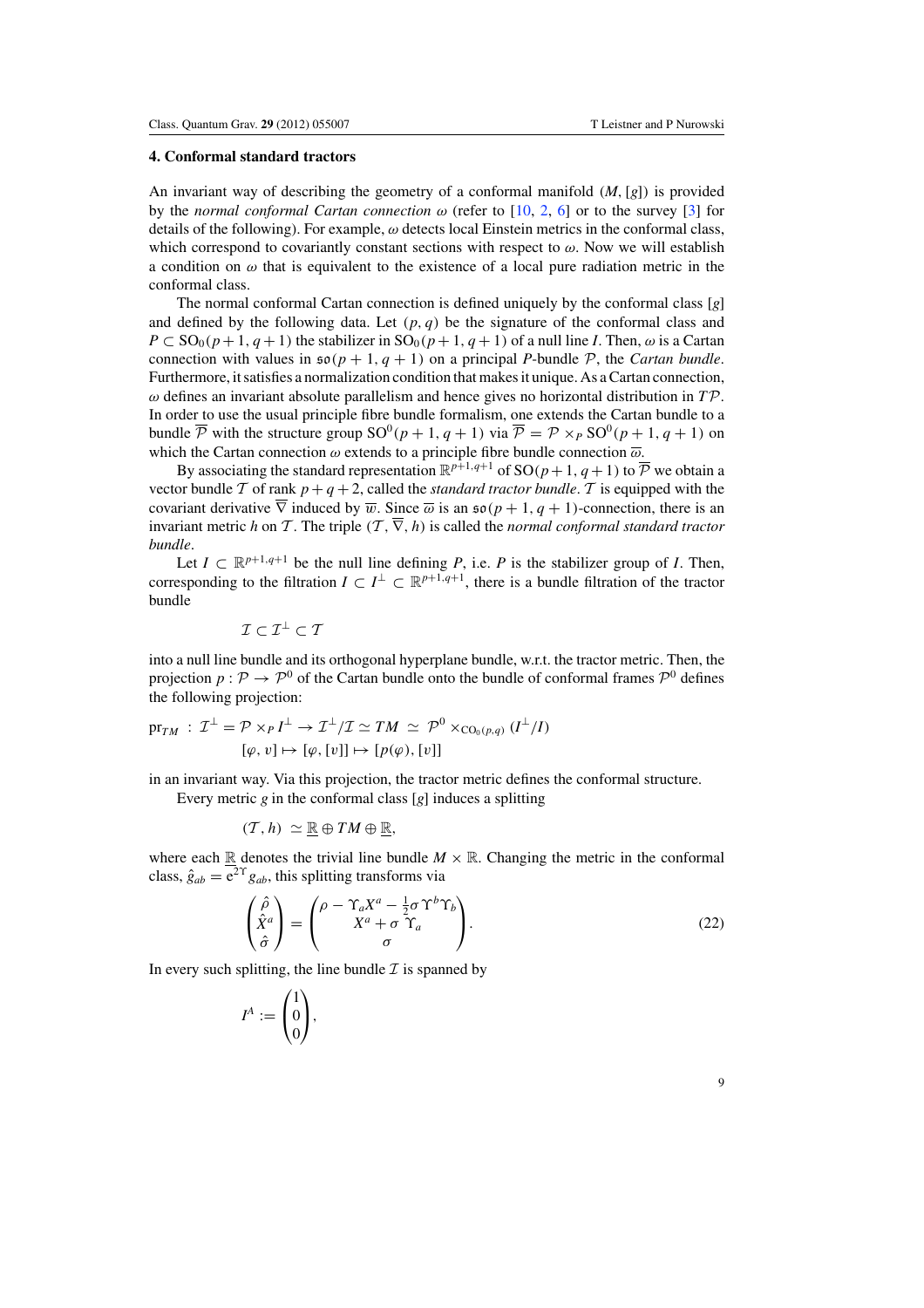where capital indices range in  $0, 1, \ldots, n, n+1$ , with *n* the dimension of *M*. The bundle metric *h* of signature  $(p + 1, q + 1)$  on T is given by

$$
h\left(\begin{pmatrix} \rho \\ X^a \\ \sigma \end{pmatrix}, \begin{pmatrix} \alpha \\ Y^b \\ \beta \end{pmatrix}\right) = \sigma \alpha + \rho \beta + g_{ab} X^a Y^b.
$$

Hence,  $\mathcal{I}^{\perp}$  is given by tractors of the form

$$
\begin{pmatrix} \rho \\ X^a \\ 0 \end{pmatrix}
$$

<span id="page-10-0"></span>with tangent vectors  $X^a$ , and that the projection  $pr_{TM}$  is invariantly given as

$$
\mathrm{pr}_{TM} : \mathcal{I}^{\perp} \ni \begin{pmatrix} \rho \\ X^a \\ 0 \end{pmatrix} \mapsto X^a \in TM.
$$

<span id="page-10-1"></span>In a splitting defined by a metric  $g_{ab}$ , the tractor connection  $\overline{\nabla}$  is given by the following formula:

$$
\overline{\nabla}_a \begin{pmatrix} \rho \\ X^b \\ \sigma \end{pmatrix} = \begin{pmatrix} \nabla_a \rho - \mathsf{P}_{ab} X^b \\ \nabla_a X^b + \rho \delta_a^b + \sigma \mathsf{P}_a^b \\ \nabla_a \sigma - g_{ab} X^b \end{pmatrix},\tag{23}
$$

where  $∇$  is the Lévi-Cività connection and  $P$  the Schouten tensor of the metric *g*. The curvature of this connection is given as

$$
\overline{R}_{ab} \begin{pmatrix} \rho \\ X^c \\ \sigma \end{pmatrix} = \begin{pmatrix} -A_{dab} X^d \\ \sigma A^c_{ab} + C_{ab}^c{}_d^c X^d \\ 0 \end{pmatrix} . \tag{24}
$$

It is a well known fact that covariantly constant sections of  $\overline{\nabla}$  are in one-to-one correspondence with local Einstein metrics on an open and dense subset of *M*. In fact,  $X^B = \begin{pmatrix} \rho \\ x^b \end{pmatrix}$  is covariantly constant for  $\overline{\nabla}$  if and only if  $\sigma^{-2}g$  is an Einstein metric on the open and dense complement of the zero set of  $\sigma = X^A I_A$ . Indeed,  $X^B$  is parallel if and only if  $X^b = \nabla^b \sigma$  and  $\nabla_a \nabla_b \sigma + \sigma P_{ab} + \rho g_{ab} = 0$ , where the latter is equivalent to  $\sigma^{-2}g$  being an Einstein metric outside the zero set of  $\sigma$ . Furthermore, applying the tractor curvature  $\overline{R}_{ab}$  to a parallel tractor *X<sup>B</sup>*, we get the integrability conditions  $\overline{R}_{ab}X^C = 0$ , i.e. for  $X_c = \nabla_c \sigma$  we get

$$
A_{ab}^{c}X_{c} = 0
$$
  
\n
$$
\sigma A_{cab} + C_{abc}^{d}X_{d} = 0.
$$
  
\nSetting  $\sigma = e^{-\Upsilon}$ , we get  $X_{a} = -\sigma \Upsilon_{a}$  with  $\Upsilon_{a} = \nabla_{a}\Upsilon$  and obtain  
\n
$$
A_{cab} - C_{abc}^{d}\Upsilon_{d} = 0,
$$

as one of the integrability conditions that were derived in [\[9\]](#page-15-7).

## **5. Tractorial characterization of aligned pure radiation metrics**

Now we will describe the situation in which the normal conformal tractor holonomy admits an invariant plane. The case when the plane is non-degenerate implies that the conformal class contains a product of Einstein metrics with related Einstein constants (see [\[1\]](#page-15-15) for Riemannian conformal classes and related results in the unpublished parts of [\[13](#page-15-16)] for arbitrary signature). Here we will deal with the case that the null plane is totally null in arbitrary signature. The following theorem is a generalization to arbitrary signature of the corresponding result for Lorentzian conformal classes which we proved in [\[11\]](#page-15-14).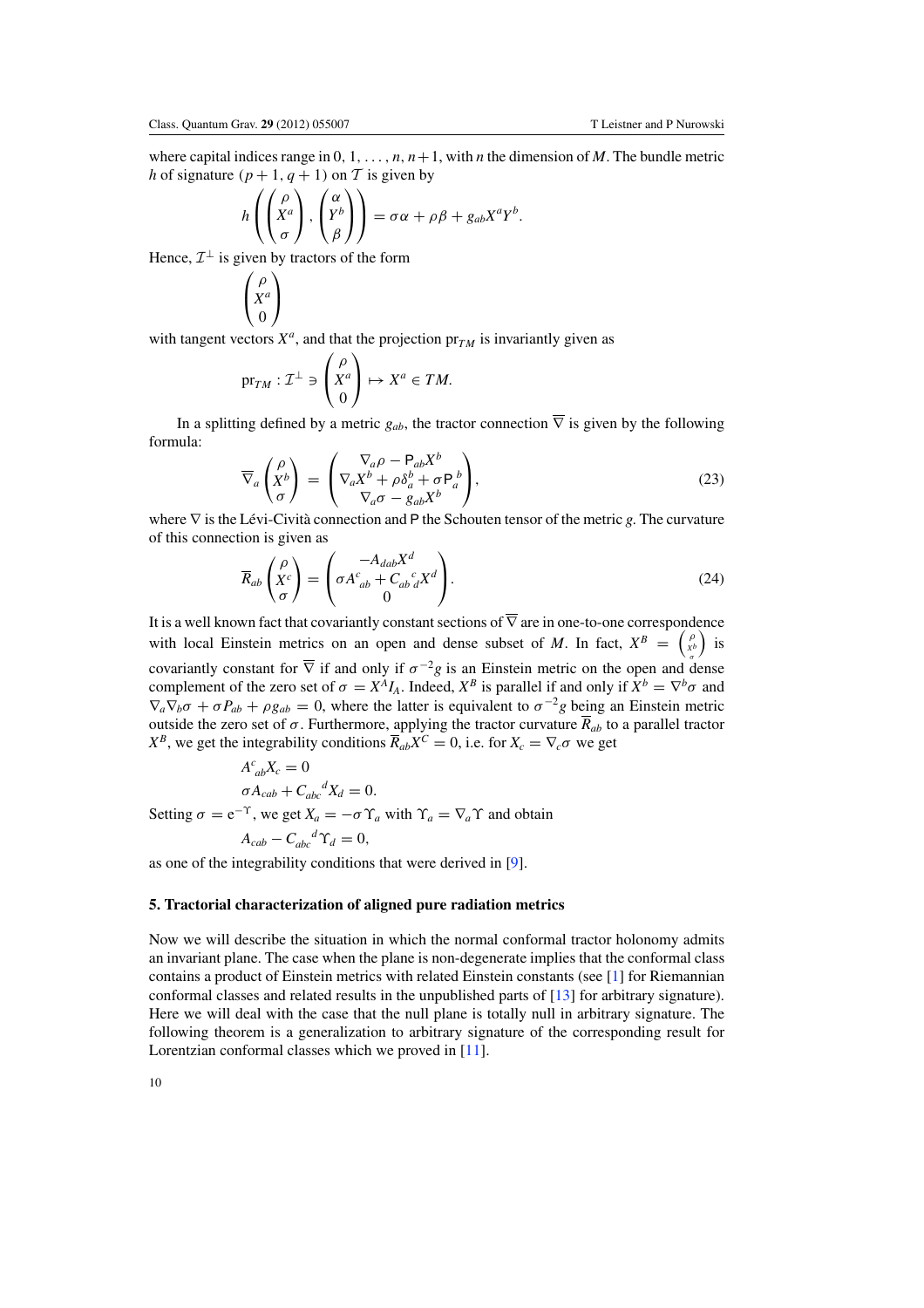<span id="page-11-0"></span>**Theorem 2.** Let  $(M, [g])$  be a pseudo-Riemannian conformal manifold of dimension  $n > 2$ . *Then, the normal conformal Cartan connection admits a parallel totally null plane if and only if, on an open and dense subset of M, there is an aligned pure radiation metric*  $g_{ab}$  *in the conformal class* [*g*]*.*

<span id="page-11-1"></span>**Proof.** Let  $T$  be the normal conformal tractor bundle. First, we prove

**Lemma 1.** *Given a bundle of null lines in TM spanned by*  $K^a$  *and a metric*  $g_{ab}$  *in the conformal class, the following statements are equivalent:*

*(i) gab is a pure radiation metric with parallel rays spanned by Ka,*

*(ii)* w.r.t. the splitting of  $\mathcal{T} = \mathbb{R} \oplus TM \oplus \mathbb{R}$  given by  $g_{ab}$ , the plane bundle  $H$  spanned by

$$
K^{A} = \begin{pmatrix} 0 \\ K^{a} \\ 0 \end{pmatrix} \quad \text{and} \quad J^{A} = \begin{pmatrix} 0 \\ 0 \\ 1 \end{pmatrix}
$$
 (25)

*is parallel for the tractor connection.*

**Proof.** Since the tractor connection preserves the metric,  $H$  is parallel if and only if

$$
\mathcal{H}^{\perp} = \left\{ \begin{pmatrix} 0 \\ X^b \\ \sigma \end{pmatrix} \mid K_a X^a = 0, \sigma \in \mathbb{R} \right\}
$$

is parallel. By pairing with  $K^A$  and  $J^A$  we get that  $\mathcal{H}^{\perp}$  being parallel is equivalent to

$$
P_{ab}X^b = 0
$$
 and  $(\nabla_a X^b - \sigma P_a^b) K_b = 0$ ,

which is equivalent to  $R_{ab}X^b = 0$  and  $\nabla_a K^b = f_a K^b$ .

The 'if'-statement of the theorem follows immediately from the lemma: if  $g_{ab}$  is an aligned pure radiation metric in the conformal class, we split the tractor bundle with respect to  $g_{ab}$  and get a parallel null plane  $H$  for the tractor connection as in  $(25)$ .

Now we show the 'only if'-statement in the theorem. Assume that  $H$  is a null plane bundle that is parallel for the tractor connection. We have to find a null vector  $K^a$  and a metric in the conformal class such that  $H$  is spanned by  $K^A$  and  $J^A$  as in [\(25\)](#page-11-1). First, using that  $H$  is parallel and some basic linear algebra, we will define the null line. Let  $\mathcal{I} \subset \mathcal{T}$  be the null line bundle defined by the conformal structure. Then, we define

$$
\mathcal{L} := \mathcal{I}^{\perp} \cap \mathcal{H} = \{X^{A} \in \mathcal{H} \mid X^{A}I_{A} = 0\},\
$$

a subbundle of  $H$ . We have

**Lemma 2.** L *is a null line bundle and, over an open and dense subset of M, its invariant projection*  $pr_{TM}(\mathcal{L})$  *is not zero.* 

**Proof.** As H is a bundle of 2-planes, for dimensional reasons we have  $\mathcal{L} \neq \{0\}$ . Hence, the rank of  $\mathcal L$  is either one or two. Then, we fix *some* metric in the conformal class and w.r.t. the induced splitting  $T = \mathbb{R} \oplus TM \oplus \mathbb{R}$  of the tractor bundle we get

$$
\mathcal{L} = \left\{ L^A = \begin{pmatrix} \rho \\ L^a \\ 0 \end{pmatrix} = \rho I^A + L^a \in \mathcal{H} \right\}.
$$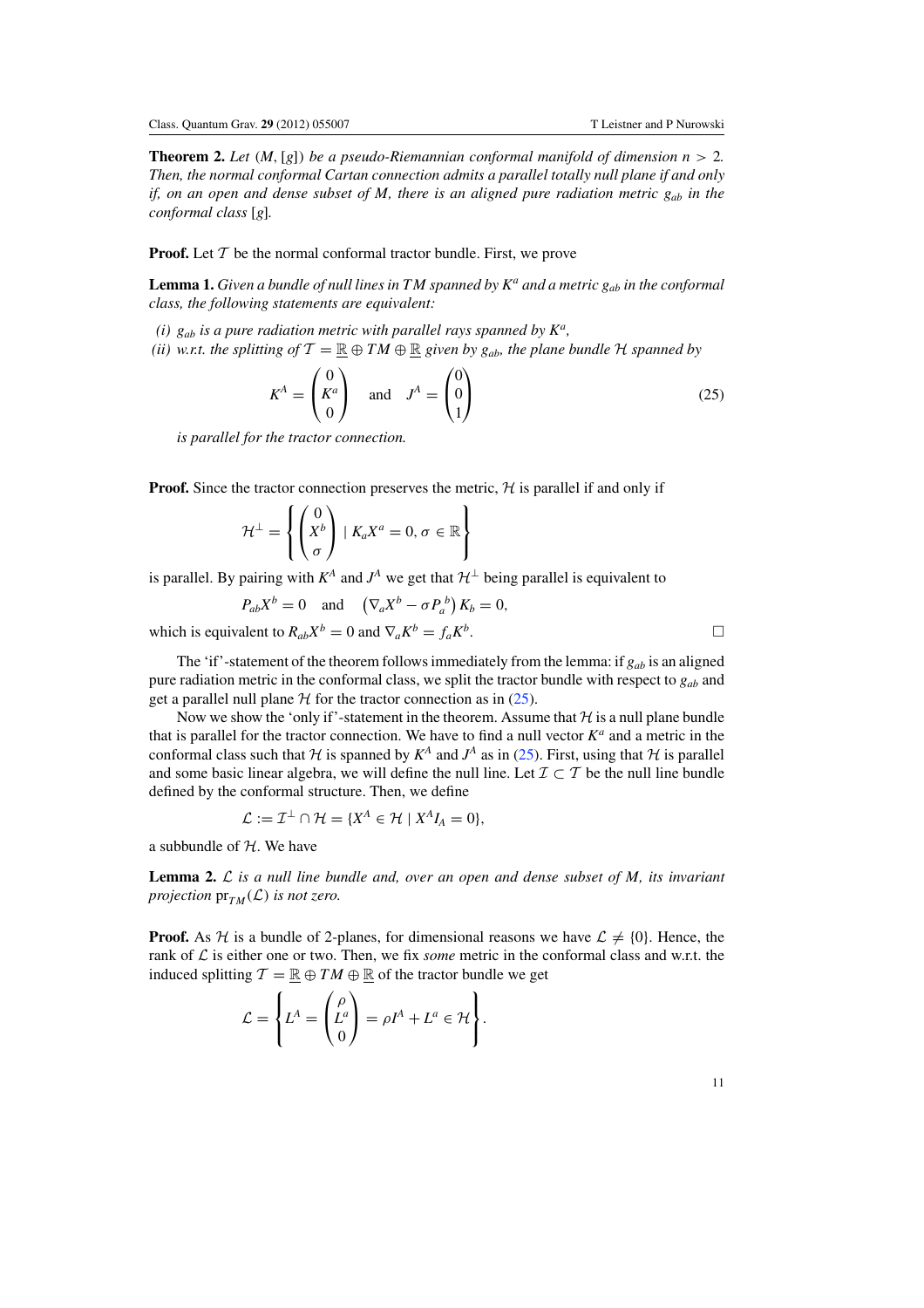If L had rank 2 over an open set U, we would get  $\mathcal{H}|_U \subset (\mathbb{R} \oplus TM)|_U = \mathcal{I}^{\perp}|_U$ . Hence, with *H* being parallel, the tractor derivative of every  $L^A \in H|_U$  is again in  $H|_U$  and hence in  $\mathcal{I}$ . Differentiating in any direction using formula [\(23\)](#page-10-0), over *U* we get

$$
0=\overline{\nabla}_{b}L^{A}I_{A}=-g_{ba}L^{a}.
$$

But this means that  $L^a = 0$  which excludes then the rank of  $\mathcal{L}|_U$  being 2. Hence, there is no open set over which  $\mathcal L$  has rank 2. Therefore, it must have rank 1 over all of *M* and hence  $\mathcal L$  is a line bundle.

Furthermore, assume that  $pr_{TM}\mathcal{L}{0}$  over an open set *U* of *M*. Then, over *U*, every section of L would be of the form  $\rho I^A$  with  $\rho \in C^{\infty}(U)$ . Differentiating yields

$$
\overline{\nabla}_b(\rho I^A) = \nabla_b \rho I^A + \rho \nabla_b I^A = \nabla_b \rho I^A + \rho \delta_b^a.
$$

Since  $\mathcal{L} \subset \mathcal{H}$  we get that  $\overline{\nabla}_b(\rho I^A) = \nabla_b \rho I^A + \rho \delta_b^a$  is again in  $\mathcal{H}$  because  $\mathcal{H}$  was parallel. Since *U* was open, we can differentiate in any direction of *TM*, which yields a contradiction to H being a plane.  $\Box$ 

The lemma shows that over an open and dense subset of *M*, we can define a line bundle in *TM* as

 $L := pr_{TM} \mathcal{L}$ 

in an invariant way. In the following, we will restrict our computations to this open and dense subset without explicitly mentioning it again. Since  $H$  and hence  $L$  were totally null,  $L$  is a bundle of null lines. Also, its orthogonal complement,  $L^{\perp} \subset TM$ , is given as a projection from  $T$ .

**Lemma 3.** *The orthogonal complement of L satisfies*  $L^{\perp} = \text{pr}_{TM}(\mathcal{L}^{\perp} \cap \mathcal{I}^{\perp})$ *.* 

**Proof.** Let L be spanned locally by  $I^A + K^a$  with a null vector field  $K^a$ . If  $\rho I^A + X^a \in L^{\perp} \cap L^{\perp}$ , then  $X^b K_b = 0$ , i.e.  $\text{pr}_{TM}(\mathcal{L}^{\perp} \cap \mathcal{I}^{\perp}) \subset L^{\perp}$ . On the other hand, if  $X^a \in L^{\perp}$ , then  $I^A + X^a \in \mathcal{L}^\perp \cap \mathcal{I}^\perp$ .

Next, we prove

<span id="page-12-0"></span>**Lemma 4.**  $\mathcal{L}^{\perp} = \mathcal{H}^{\perp} \oplus \mathcal{I}$ .

**Proof.** First note that  $\mathcal{L}^{\perp}$  contains  $I^A$ . On the other hand,  $\mathcal{L} \subset \mathcal{H}$  gives  $\mathcal{H}^{\perp} \subset \mathcal{L}^{\perp}$ . Recalling that  $\mathcal{L} = \mathcal{H} \cap \mathcal{I}^{\perp}$  is a line in the plane  $\mathcal{H}$  shows that there is an element  $X^A \in \mathcal{H}$  such that  $X^A I_A = 1$ . This implies  $\mathcal{H}^{\perp} \cap \mathcal{I} = \{0\}$  and counting dimensions completes the proof.  $X^A I_A = 1$ . This implies  $\mathcal{H}^{\perp} \cap \mathcal{I} = \{0\}$  and counting dimensions completes the proof.

Then, lemmas 3 and 4 imply that

$$
L^{\perp} = \text{pr}_{TM}(\mathcal{H}^{\perp} \cap \mathcal{I}^{\perp}),\tag{26}
$$

which provides us with

**Lemma 5.** *The hyperplane bundle*  $L^{\perp} \subset TM$  *is integrable.* 

**Proof.** Let  $X^a$  and  $Y^b$  be two local sections of  $L^{\perp}$  such that  $X_a Y^a = 0$ . Then, there is a smooth function  $\rho$  such that  $\rho I^a + Y^b \in H^{\perp} \cap T^{\perp} \subset H^{\perp}$ . Since  $H^{\perp}$  is parallel, we get that

$$
X^a \overline{\nabla}_a \begin{pmatrix} \rho \\ Y^b \\ 0 \end{pmatrix} = \begin{pmatrix} X^a (\nabla_a \rho - \mathsf{P}_{ab} Y^b) \\ X^a \nabla_a Y^b + \rho X^b \\ 0 \end{pmatrix} \in \Gamma(\mathcal{H}^\perp \cap \mathcal{I}^\perp).
$$

12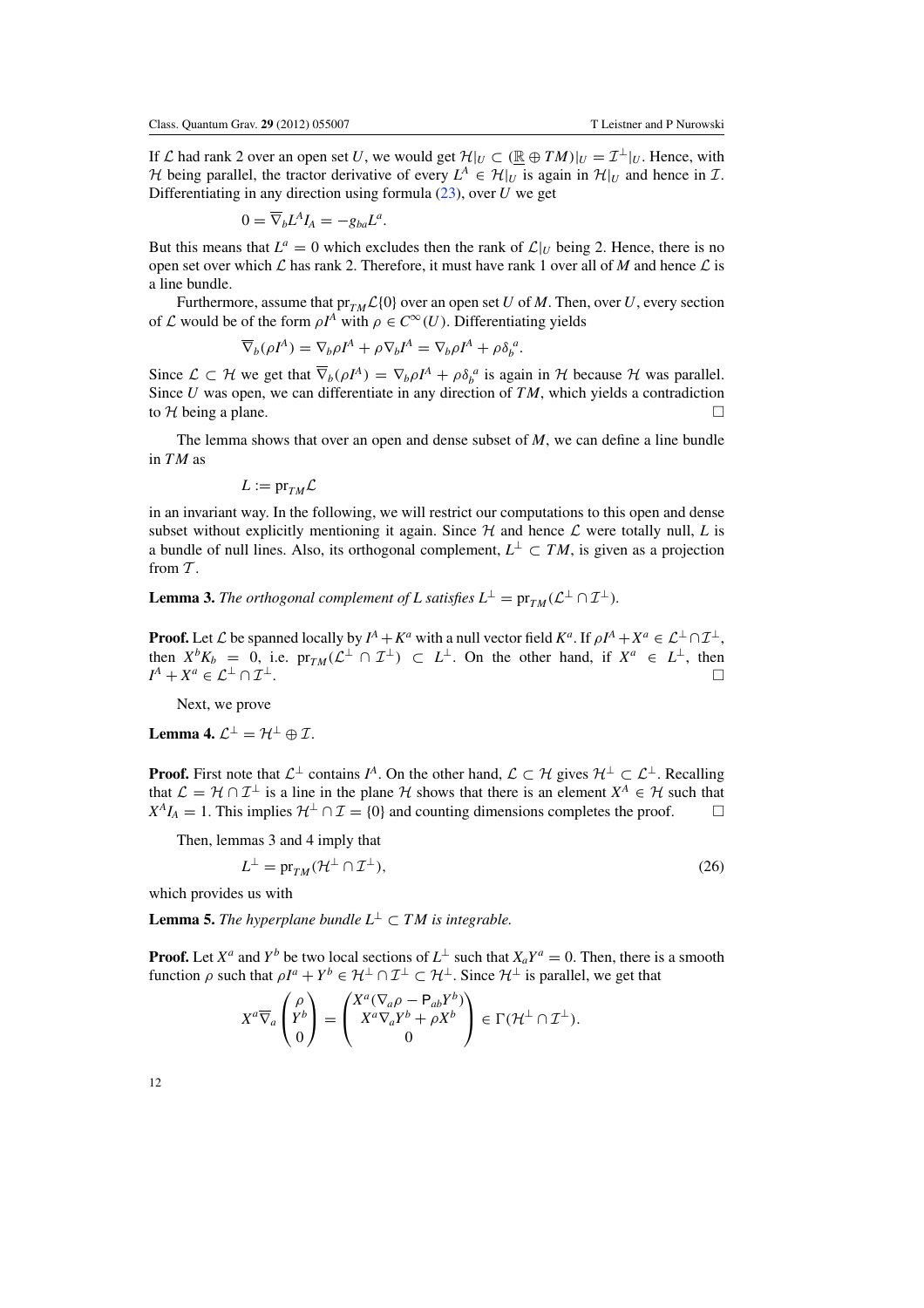By [\(26\)](#page-12-0), this shows that  $X^a \nabla_a Y^B \in \Gamma(L^{\perp})$  for  $X^a, Y^b \in \Gamma(L^{\perp})$  orthogonal to each other. By fixing a basis of  $\mathcal{L}^{\perp}$  that consists of mutually orthogonal vectors, the vanishing of the torsion of  $\nabla$  implies that  $I^{\perp}$  is integrable of  $\nabla$  implies that  $L^{\perp}$  is integrable.

Hence, so far, given the parallel plane distribution  $H$  in T, we have invariantly constructed a null line bundle *L* in *TM* such that the  $L^{\perp}$  is integrable.

The integrability of  $L^{\perp}$  allows us to define a second fundamental form for  $L^{\perp}$  in the following way. From now on, we fix a null vector field  $K^a$  spanning *L* and define a bilinear form on  $L^{\perp}$  by

$$
\Pi_{ab}:=\nabla_a K^c g_{cb}|_{L^\perp\times L^\perp}.
$$

Since  $L^{\perp}$  is integrable,  $\Pi^{K}$  is symmetric. We define the trace of  $\Pi^{K}$  as

$$
H := g^{ab} \Pi_{ij} E_i^a E_i^b \in C^\infty(M),
$$

where  $E_1^a, \ldots, E_{n-2}^a$  are linearly independent in  $L^{\perp}$  and *i*, *j* range over  $1, \ldots, n-2$ . Since  $K^a \Pi_{ab} = 0$ , this is independent of the chosen  $E_i^a$ 's. Now we claim that there is a metric  $\hat{g}_{ab} = e^{2\Upsilon} g_{ab}$  in the conformal class such that the corresponding function  $\hat{H}$  is zero. To this end, we note that the transformation formula for  $\hat{\Pi}$  is given by

$$
X^{a}Y^{b}\hat{\Pi}_{ab} = X^{a}Y^{b}\nabla_{a}\hat{g}_{cb}K^{c} = e^{2\Upsilon}(\Pi_{ab} + K^{c}\Upsilon_{c}g_{ab})X^{a}Y^{b}
$$

for  $X^a$ ,  $Y^b \in L^{\perp}$ . Hence,

$$
\hat{H} = e^{2\Upsilon} (H + (n-2)K^a \Upsilon_a).
$$

Now the differential equation

$$
K^a \Upsilon_a = \frac{H}{n-2}
$$

has a solution  $\Upsilon$ , which ensures that we can chose  $\hat{g}_{ab}$  such that  $\hat{H} \equiv 0$ . Finally, to conclude the proof, we fix this metric, omit the hat and split the tractor bundle with respect to the new metric. Now let  $\rho I^A + K^a$  be an arbitrary section of  $\mathcal L$ . Since  $\mathcal H$  is parallel, differentiating in the direction  $Y^b \in L^{\perp}$  yields that

$$
Y^b\overline{\nabla}_b\begin{pmatrix} \rho\\ K^a\\ 0 \end{pmatrix}=\begin{pmatrix} Y^b\nabla_b\rho-P_{ab}Y^bK^a\\ Y^b\nabla_bK^a+\rho Y^a\\ 0 \end{pmatrix}
$$

is not only a section of  $H$ , but also of  $L$  since the last component vanishes. This means that  $Y^b \nabla_b K^a + \rho Y^a$  is in *L* which implies that

$$
\Pi_{ab}Y^aY^b + \rho g_{ab}Y^aY^b = 0
$$

for all  $Y^a \in L^{\perp}$ . Taking the trace  $H = 0$  gives  $0 = \rho(n-2)$ , which results in  $\mathcal{L} = \mathbb{R} \cdot \begin{pmatrix} 0 \\ k \end{pmatrix}$ .  $\mathbf{0}$ This, on the other hand, means the parallel null plane  $H$  is given by

$$
\mathcal{H} = \left\{ \begin{pmatrix} 0 \\ X \\ \sigma \end{pmatrix} \mid X \in L, \sigma \in \mathbb{R} \right\}.
$$

But this was equivalent to properties [\(6\)](#page-3-0) and [\(4\)](#page-2-0).  $\Box$ 

**Remark 2.** This tractorial characterization in theorem [2](#page-11-0) yields integrability conditions in terms of the tractor curvature, which, on the other hand, imply exactly the obstructions  $(13)$  and  $(14)$ for the existence of an aligned pure radiation metric in a conformal class given in theorem [1.](#page-4-0) Indeed, when splitting the tractor bundle with respect to the aligned pure radiation metric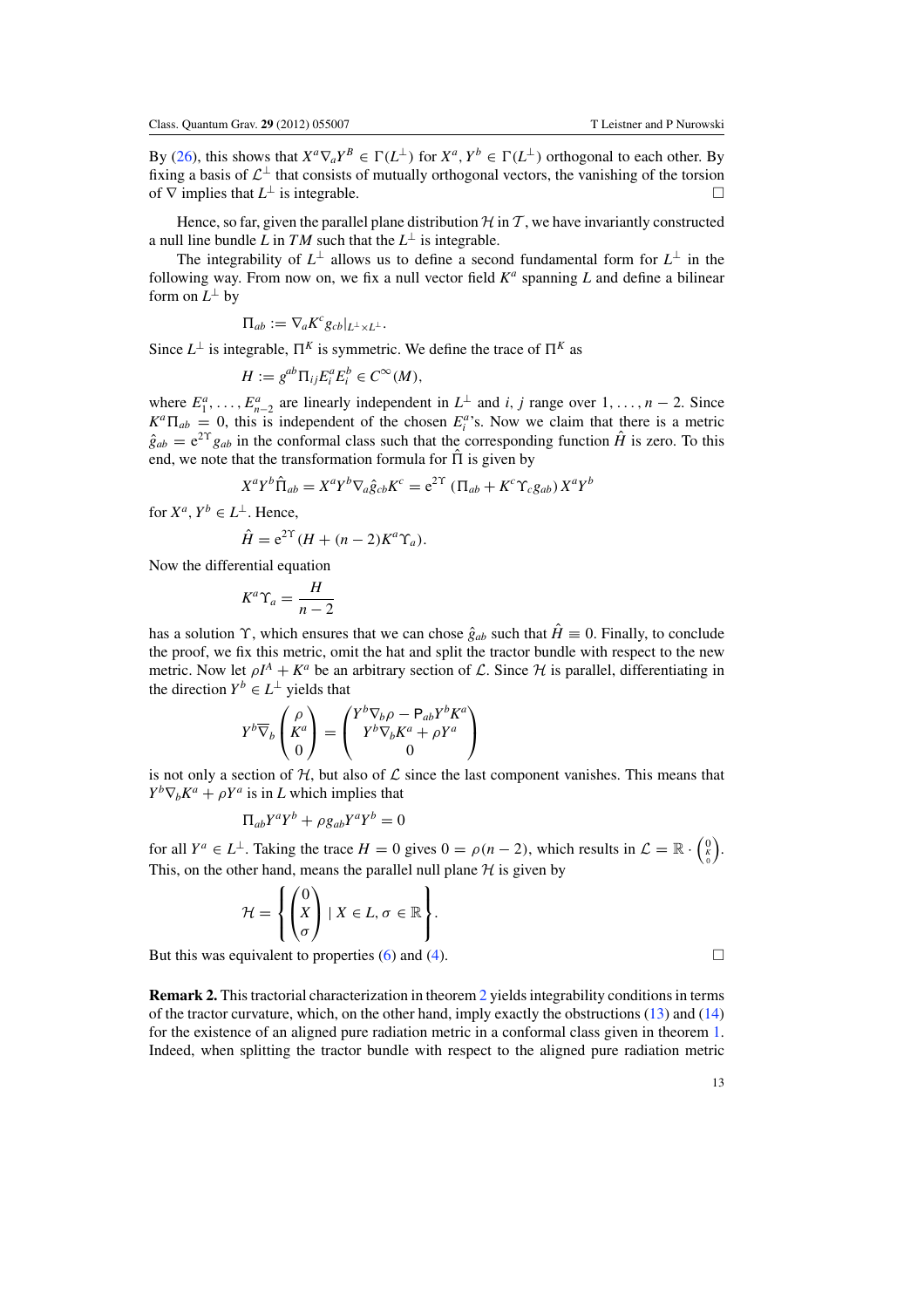*g<sub>ab</sub>* in the conformal class, the parallel null plane bundle  $H$  contains  $K^B = \begin{pmatrix} 0 & 0 \\ K^b & 0 \end{pmatrix}$ ) and  $\mathcal{H}^{\perp}$ contains  $X^B = \begin{pmatrix} 0 \\ X_0^b \end{pmatrix}$  with  $X^b$  orthogonal to  $K^a$ . Hence, with respect to a splitting in another metric  $\hat{g}_{ab} = e^{2Y} \hat{g}_{ab}^0$ , using formula [\(22\)](#page-9-0),  $K^B$  and  $X^B$  are given as

$$
K^{B} = \begin{pmatrix} \Upsilon_a K^a \\ K^b \\ 0 \end{pmatrix}, \quad X^{B} = \begin{pmatrix} \Upsilon_a X^a \\ X^b \\ 0 \end{pmatrix},
$$

and still contained in H and  $\mathcal{H}^{\perp}$ , respectively. Hence, since H is parallel and thus invariant under the tractor curvature, applying the tractor curvature to  $K^B$  yields a tractor that is again contained in  $H$ . Pairing  $\overline{R}_{abcD}K^C$  with  $X^D$  and using [\(24\)](#page-10-1), this implies that

$$
0 = \overline{R}_{abCD} K^C X^D = C_{abcd} K^c X^d
$$

for all  $X^d$  orthogonal to  $K^c$ , which is equation [\(13\)](#page-4-1). On the other hand, we have seen that  $\mathcal H$ also contains the section  $J^A = \begin{pmatrix} 0 \\ 0 \\ 1 \end{pmatrix}$ ), when splitting the tractor bundle with the aligned pure radiation metric  $g_{ab}$ . In another metric  $\hat{g}_{ab} = e^{2\Upsilon} g_{ab}$ , again using [\(22\)](#page-9-0),  $J^A$  is given as

$$
J^A = \begin{pmatrix} -\frac{1}{2} \Upsilon^b \Upsilon_b \\ \Upsilon_a \\ 1 \end{pmatrix}.
$$

Since  $\mathcal{H}^{\perp}$  is parallel and thus curvature invariant, pairing  $\overline{R}_{abCD}X^C$  with  $J^D$  yields

$$
0 = \overline{R}_{abCD} X^C J^D = -A_{dab} X^d + C_{ab}{}^d_c X^c \Upsilon_d,
$$

in which we have used formula  $(24)$  for the tractor curvature. But this is equation  $(14)$  of theorem [1.](#page-4-0)

<span id="page-14-0"></span>Finally, from theorem [2,](#page-11-0) we get a characterization of conformal pp-waves that is based on their characterization as pure radiation metrics in proposition [3.](#page-6-4)

**Corollary 2.** Let  $(M, [g])$  be a pseudo-Riemannian conformal manifold of dimension  $n > 2$ . *Then, on an open and dense subset of M,* [*g*] *contains a pp-wave metric if and only if the normal conformal Cartan connection admits a parallel totally null plane subbundle* H *and the tractor curvature R satisfies*

$$
\overline{R}_{abCD}X^C Y^D = 0 \tag{27}
$$

*for all*  $X^C$  *and*  $Y^D$  *orthogonal to*  $H$ *.* 

<span id="page-14-1"></span>**Proof.** If *g* is a pp-wave in the conformal class, then by proposition [3](#page-6-4) it is an aligned pure radiation metric, and hence, by theorem [2](#page-11-0) defines a parallel plane distribution in the tractor bundle. Using the pp-wave metric to split the tractor bundle, we have seen in the proof of the theorem that

$$
\mathcal{H}^{\perp} = \left\{ X^{B} = \begin{pmatrix} 0 \\ X^{b} \\ \sigma \end{pmatrix} \mid K_{a} X^{a} = 0, \sigma \in \mathbb{R} \right\}.
$$

Hence, for  $X^C = \begin{pmatrix} 0 \\ X^C \\ \sigma \end{pmatrix}$ and  $Y^D = \begin{pmatrix} 0 \\ Y^d \\ \tau \end{pmatrix}$ from  $\mathcal{H}^{\perp}$  with  $X^c$  and  $Y^d$  orthogonal to  $K^a$ , formula [\(24\)](#page-10-1) for the tractor curvature yields

$$
\overline{R}_{abC}^{D}X^{C}Y_{D} = -\tau A_{dab}X^{d} + \sigma A_{ab}^{c}Y_{c} + C_{ab}^{C}{}_{d}X^{d}Y_{c} = 0, \qquad (28)
$$

because of propositions 1 and 3.